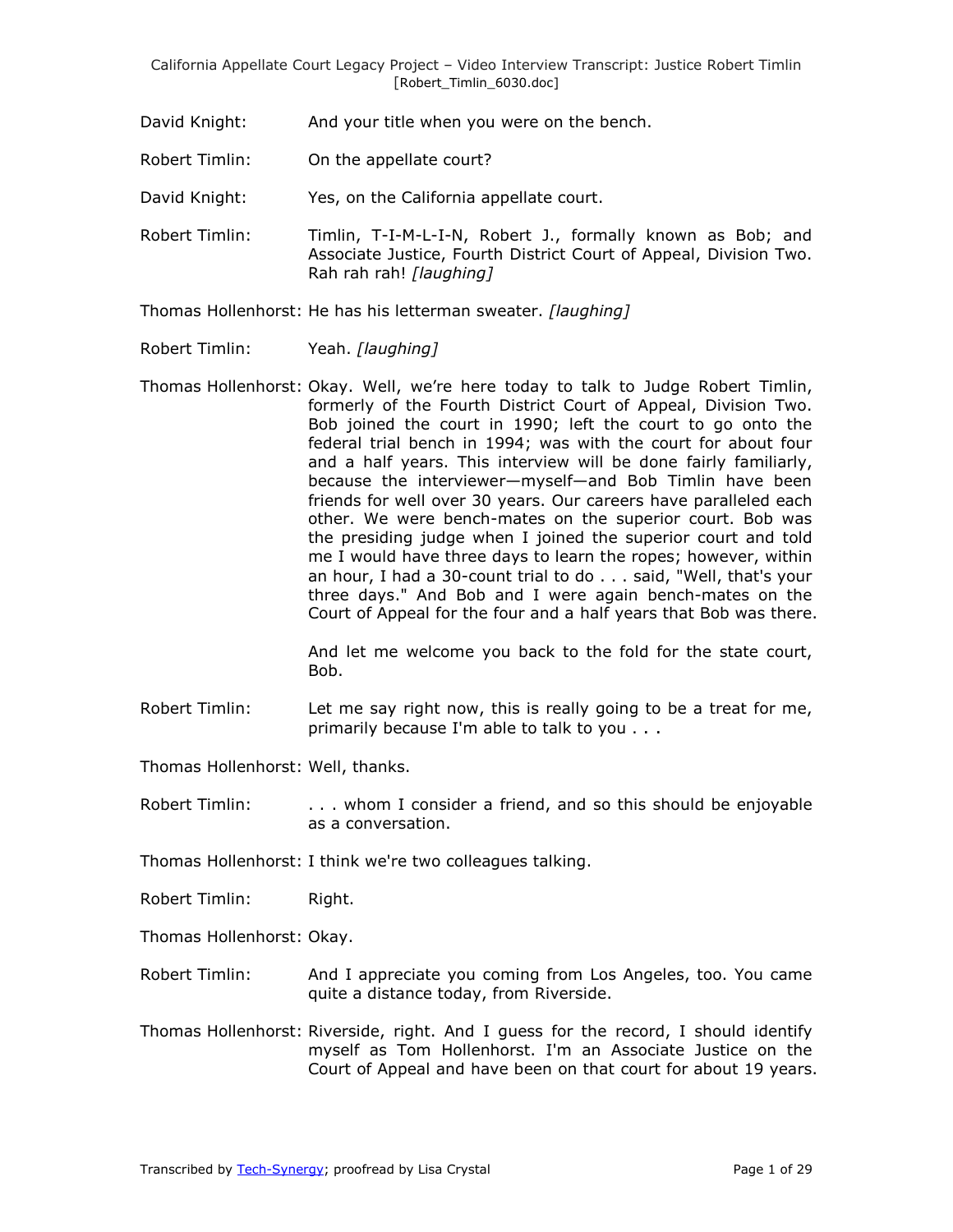> Bob, I know from your early days that you grew up in Washington, D.C. You weren't born in Washington, but you moved there at a fairly young age.

- Robert Timlin: I was born in Buffalo, New York. As a child—an infant, really my dad and mom moved to D.C.
- Thomas Hollenhorst: Okay. Your early education looks like it was mostly parochial.
- Robert Timlin: It was totally parochial. Well, I think I went to kindergarten in a public school, and then from first grade on was Sacred Heart and then Gonzaga High School, a Jesuit high school, and Georgetown University, a Jesuit college.
- Thomas Hollenhorst: So would it be fair to say that you didn't spend much time in the public schools?
- Robert Timlin: I don't know, but I had a lot of buddies and good friends from the public schools.
- Thomas Hollenhorst: Okay. Your undergraduate degree is from Georgetown. Did you deliberately want to stay in the Washington, D.C., area to do your education after high school, or was there something about Georgetown that attracted you? Why did you choose Georgetown?
- Robert Timlin: Well, then going to a Jesuit high school, you sort of steered towards a Jesuit college/university; and there are a number of them in the East and Midwest, and even the far West. But the relationship between Georgetown and Gonzaga High School was, a Gonzaga graduate who carried a certain grade at high school and carried a certain grade at Georgetown University, the undergraduate school, would get a half scholarship, so to speak.

Thomas Hollenhorst: Wow.

- Robert Timlin: So the economies drove that decision. But I would have been inclined to go to Georgetown anyway, because I had a lot of friends who went to Georgetown. My dad was a graduate from Georgetown Law School.
- Thomas Hollenhorst: Your father was a lawyer as well.

Robert Timlin: Right.

Thomas Hollenhorst: What kind of law did your father practice?

Robert Timlin: He was primarily in the civil service. He was in practice a little bit in Albany, New York, some years back; but then he worked for the federal government for 35 or 40 years.

Thomas Hollenhorst: Did that drive your decision yourself to go on to law school?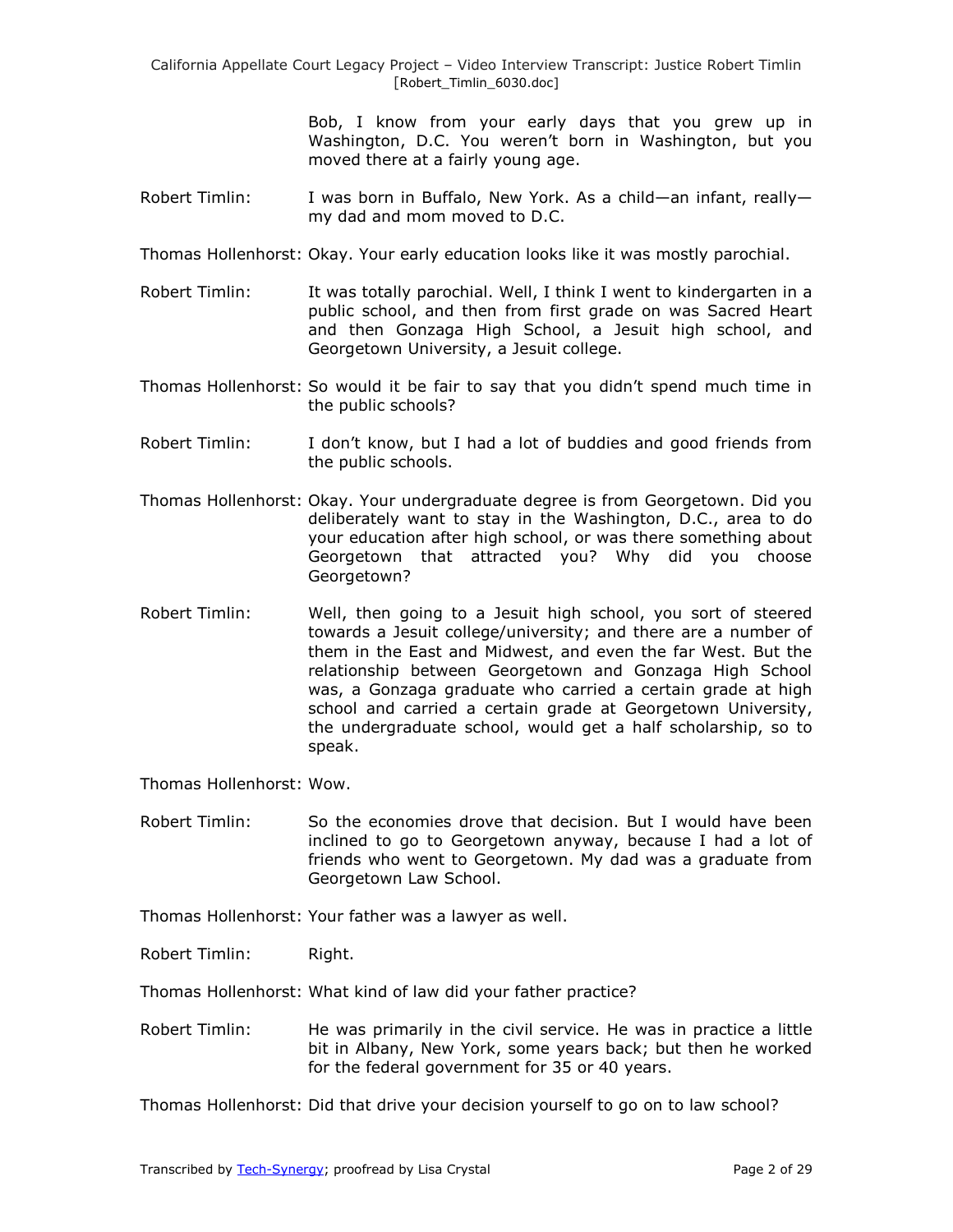Robert Timlin: No, not at all. You know, my mom was also an attorney.

Thomas Hollenhorst: Wow! So you didn't have much of a choice.

- Robert Timlin: But there was no . . . well, there wasn't any discussion about the law with lawyers in the family. There was no pushing it.
- Thomas Hollenhorst: Uh-huh. They didn't push you, but they talked about law at home.
- Robert Timlin: No, not really.
- Thomas Hollenhorst: Really?

Robert Timlin: It was amazing.

Thomas Hollenhorst: Were they disappointed when you chose to be a lawyer?

- Robert Timlin: No. They said, "Well, fine." They never talked up the legal profession or any of its emphases or strengths or—
- Thomas Hollenhorst: Well, when did you decide to go to law school?
- Robert Timlin: Well, when I left Georgetown I decided what I'm going to do. With a master of arts in history and government, there was only one thing I could see—well, two things: to go to law school or try and get a graduate degree and then go in the government. But there weren't many choices out there, because the degree wasn't that practical. So I decided to go to law school, because a lot of my friends were going there; and I'd taken a course in the history of constitutional law at the undergraduate school and I really enjoyed it. I had a great professor, Father Durkin.

 $(00:05:01)$ 

- Thomas Hollenhorst: So did you have a burning desire to be a lawyer, or was it something you chose to support yourself?
- Robert Timlin: No, not particularly. I chose to take a look at it and see if I would enjoy it.

Thomas Hollenhorst: Okay. And you did.

Robert Timlin: And I did.

Thomas Hollenhorst: Yeah. At that time Georgetown Law School was not where it is now in downtown Washington. Was it on the campus?

Robert Timlin: No, no, it was downtown.

Thomas Hollenhorst: Oh, it was?

Robert Timlin: It's always been downtown, yeah.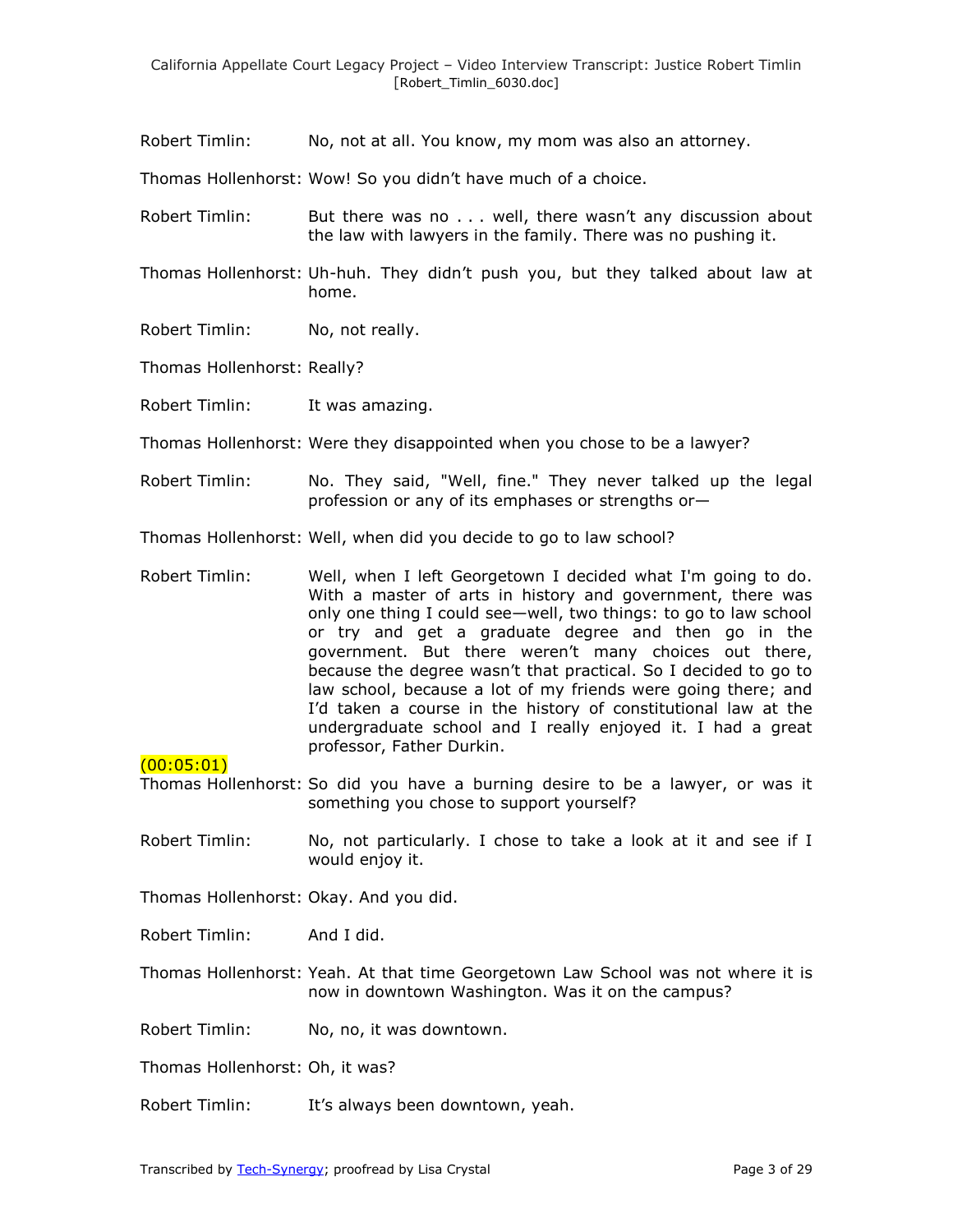Thomas Hollenhorst: Okay. So was that a great place to go to school?

Robert Timlin: Yeah. It was in a little . . . well, it wasn't little, really; but it was much smaller than where the campus is now.

Thomas Hollenhorst: Uh-huh.

Robert Timlin: It was in a four-story, red-bricked building at I think it's 4th and E Street. But now it's got a major campus downtown, dormitories and library and all that.

Thomas Hollenhorst: It's huge, yeah. It's beautiful. And a student workout center.

Robert Timlin: They do?

Thomas Hollenhorst: Oh, yeah. It's amazing.

Robert Timlin: Now, how are you acquainted with them?

Thomas Hollenhorst: I've done some classes at Georgetown . . .

- Robert Timlin: Oh, have you?
- Thomas Hollenhorst: . . . some educational programs, which, in fact, I'm going to do another one in June. And I'm in awe of the facility. It's just amazing. They keep adding to it and making it even more beautiful.
- Robert Timlin: Well, it has some good benefactors and they've put a lot of money into it.
- Thomas Hollenhorst: People have done well who went to school there.
- Robert Timlin: So far, so good.
- Thomas Hollenhorst: Okay. *[laughing]* Now, your early time was actually as a government lawyer as well.
- Robert Timlin: Well, I graduated from law school and I went to Chicago. I spent one year with the Pennsylvania Railroad General Counsel's Office.

Thomas Hollenhorst: Uh-huh.

Robert Timlin: Then I left and came back to D.C. and went with a sole practitioner, a fellow who did CAB work. CAB no longer exists.

Thomas Hollenhorst: Civil Aeronautics Board.

Robert Timlin: Right. I wasn't interested in routes and rates. It just didn't appeal as normal. The economy, there was more a need for an economist or statistician than a lawyer. It just didn't appeal to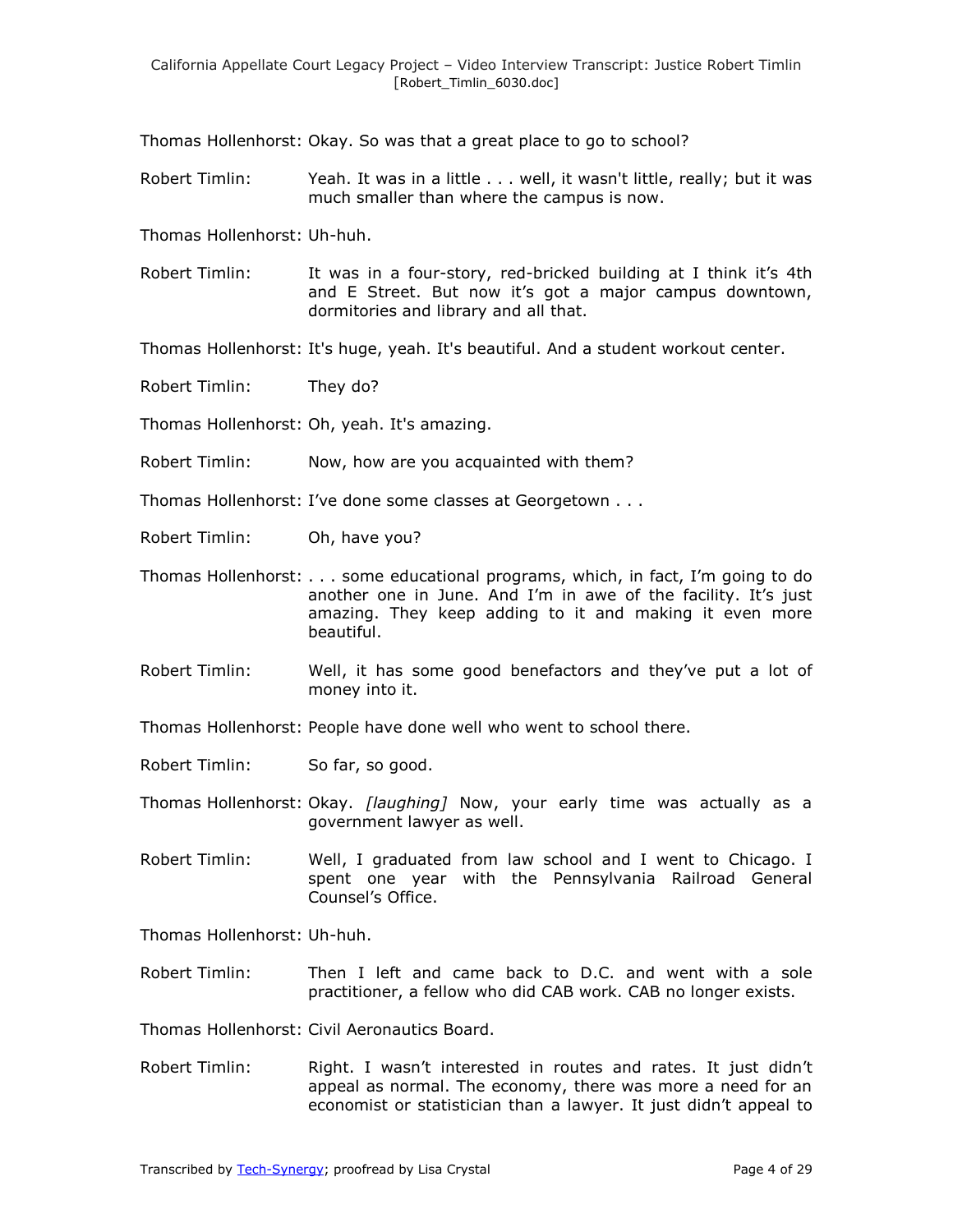> me. So at that time, the Kennedy Administration had just taken over, so to speak, the new frontier.

Thomas Hollenhorst: Yep.

Robert Timlin: So I applied for a position at the Justice Department, Criminal Division.

Thomas Hollenhorst: So Robert Kennedy was the new Attorney General.

Robert Timlin: He was the Attorney General, and fortunately I was hired.

Thomas Hollenhorst: Okay.

Robert Timlin: So there I began my first governmental experience, as a lawyer.

Thomas Hollenhorst: And what division were you assigned to?

- Robert Timlin: Criminal Division.
- Thomas Hollenhorst: So you did criminal cases.
- Robert Timlin: Well, did criminal cases; didn't try cases, but we did criminal cases and, as you know by reason of the discussion now on the national scene, the AUSAs being fired, so to speak, by Attorney General Gonzales, because they weren't adhering to the policy of the Administration.

Thomas Hollenhorst: Right.

Robert Timlin: Well, the Department of Justice was composed of a lot of career attorneys who do the day-to-day, the real daily work. So I was a basic career attorney. So we just didn't get involved in the policy and the political aspect of it. But we wrote memos concerning new legislation, memorandums on particular issues of law that the Attorney General was interested in. I should say Jack Miller was the assistant attorney general in charge of the Criminal Division—he's a political appointee—so I worked directly with him. I worked with the Organized Crime Section for a while in the anti-Hoffa unit.

Thomas Hollenhorst: Uh-huh.

Robert Timlin: There was such a unit, and I remember one experience where Marilyn Cohen—I still remember her name; she was a Yale grad—and I spent the weekend down at Justice, trying to work out a theory of prosecution against Jimmy Hoffa and the Teamsters.

Thomas Hollenhorst: Wow.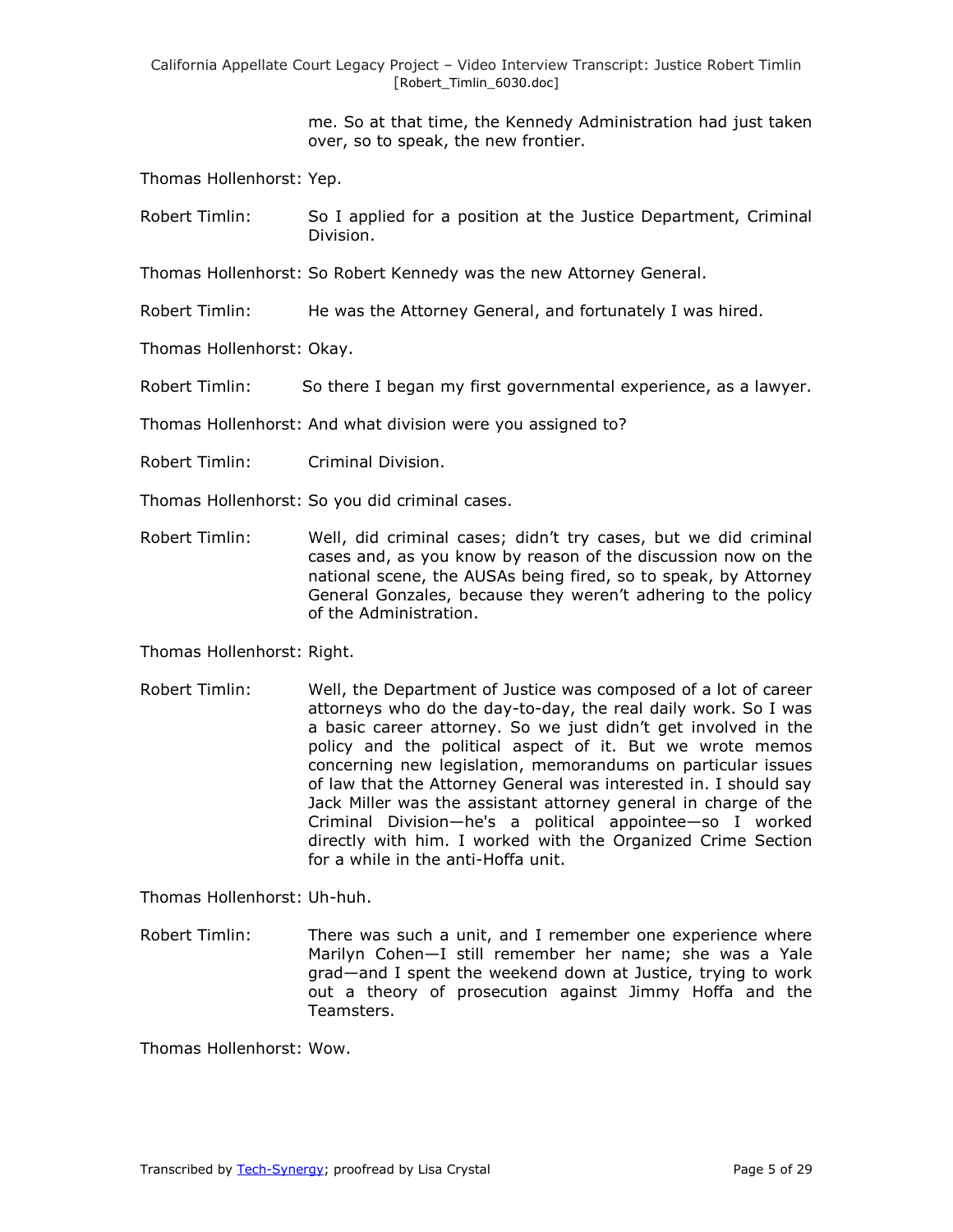Robert Timlin: And we did find a couple of cases which we developed and analyzed and cited to the Attorney General a possible theory of prosecution, and they bought it.

Thomas Hollenhorst: So that led to the prosecution of Hoffa?

- Robert Timlin: In Tennessee. And he wasn't convicted—they bought off the jury—so eventually he was convicted for bribing the jurors.
- Thomas Hollenhorst: For tampering with the jury.
- Robert Timlin: Tampering with the jury, yeah.
- Thomas Hollenhorst: Wow. You ended up on the West Coast. How did that happen?
- Robert Timlin: Well, I wanted to try cases. I had had experience . . . primarily my work at Justice was assisting the federal grand jury in Washington, D.C. That's the investigative grand jury, as opposed to the daily grand jury. We conducted a major investigation of the . . . well, there were two investigations at this point that took two and a half years at the U.S. District Court in D.C. One was investigating a bribery and corruption conflict of interest involving the approval of certain antibiotics by the Federal Drug Administration. And the fellow who handled that approval, a division of . . . I still remember the name, Dr. Henry Welch, who was tied in with a guy named Felix Ibanez in Madison Avenue advertising. What the scheme was, as we saw it, was to establish . . . see, the Kefauver Committee had a major investigation for about 14 months. It was all over the newspapers, and they thought they'd developed enough for prosecution. So they sent it to Justice.
	- Justice didn't get on it for some reason for a number of months, even over a year. That's when Bobby Kennedy came in, I guess, and decided he was going to rev it up.

Thomas Hollenhorst: Uh-huh.

 $(00:10:14)$ 

Robert Timlin: So I was assigned to the trial attorneys at Justice, career trial attorneys. So Max Goldschein was the attorney during this time, and he wanted some help; so they assigned me to him. So I was working with Max on this grand jury; we spent, I'd say, about 14 months investigating that thing.

Thomas Hollenhorst: Uh-huh.

- Robert Timlin: And I thought we developed enough evidence to indict, but Max was convinced we hadn't, and his was the mature senior judgment. I don't criticize his decision at all. But he did give me a chance to write a counter-memo.
- Thomas Hollenhorst: Okay. But you decided then to go with the government to the West Coast?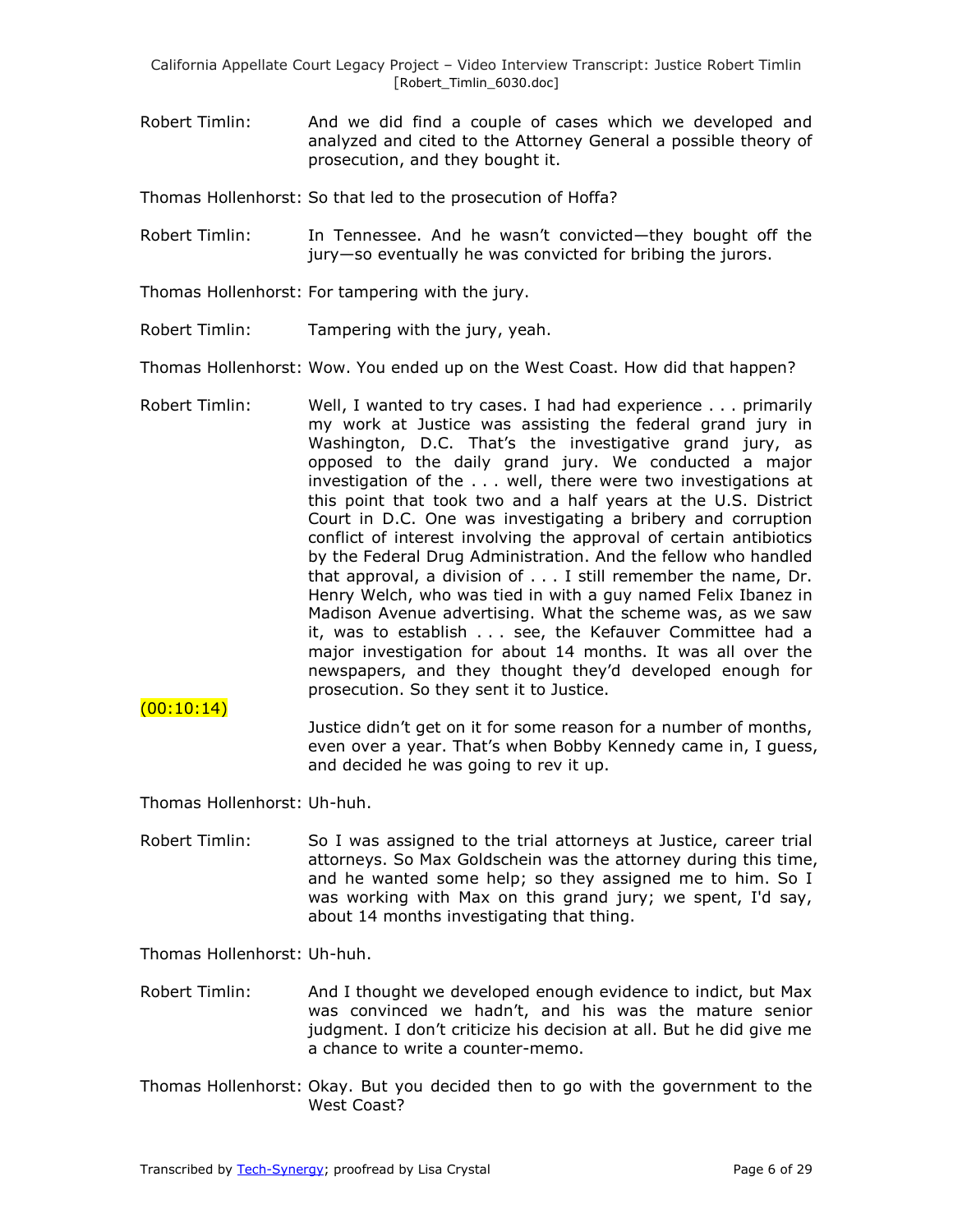Robert Timlin: Well, no. Well, I went to the courthouse for about two and a half years. I'd wander into these courtrooms when I had a break and watch prosecution cases. So I became enamored with the idea of being a prosecutor.

> After the investigation was concluded, I went back to main Justice again to do the work that I'd been hired to do early on, and it was done by the trial workers. At Justice at that time there'd still be . . . they'd got some real good trial attorneys, senior trial attorneys who they'd farm out all over the United States to try cases that the U.S. Attorneys can't handle for whatever reason; at that time, they didn't have the personnel to handle long, lengthy, complicated cases.

Thomas Hollenhorst: Uh-huh.

- Robert Timlin: So these senior attorneys would go all over the United States. But I wasn't a senior attorney, so I was going to be back doing desk work.
- Thomas Hollenhorst: Uh-huh.
- Robert Timlin: So then I went back and started to do it, and somehow the word came out that Francis Whelan, who was the U.S. Attorney in Los Angeles with the Justice for the annual meeting between all United States Attorneys, and he was interested in any attorneys at Justice that were interested in becoming AUSAs out here in L.A. This was in the '60s, and they couldn't keep the AUSAs because there was too much money in the private sector.

Thomas Hollenhorst: Uh-huh.

Robert Timlin: So they had a real turnover of attorneys; young attorneys would come in, spend two or three years, get the trial experience, off they went to the big firms. There was a real problem.

Thomas Hollenhorst: Uh-huh.

Robert Timlin: So he said he'd like to . . . and if you knew anybody in Justice. Now, somehow the word came to me that he was interested, so I went upstairs and met with him. And he said, "Well, I'll let you know; maybe next week I'll give you a call." Next week, he gave me call: "Make an offer to you. But you'd better get out here within a week because the Chief Judge is switching." And Peirson Hall, who was the Chief Judge at that time, had no problem swearing non–California-bar-approved attorneys as long as they were admitted to another bar.

Thomas Hollenhorst: To another bar.

Robert Timlin: But we don't know about the next Chief Judge.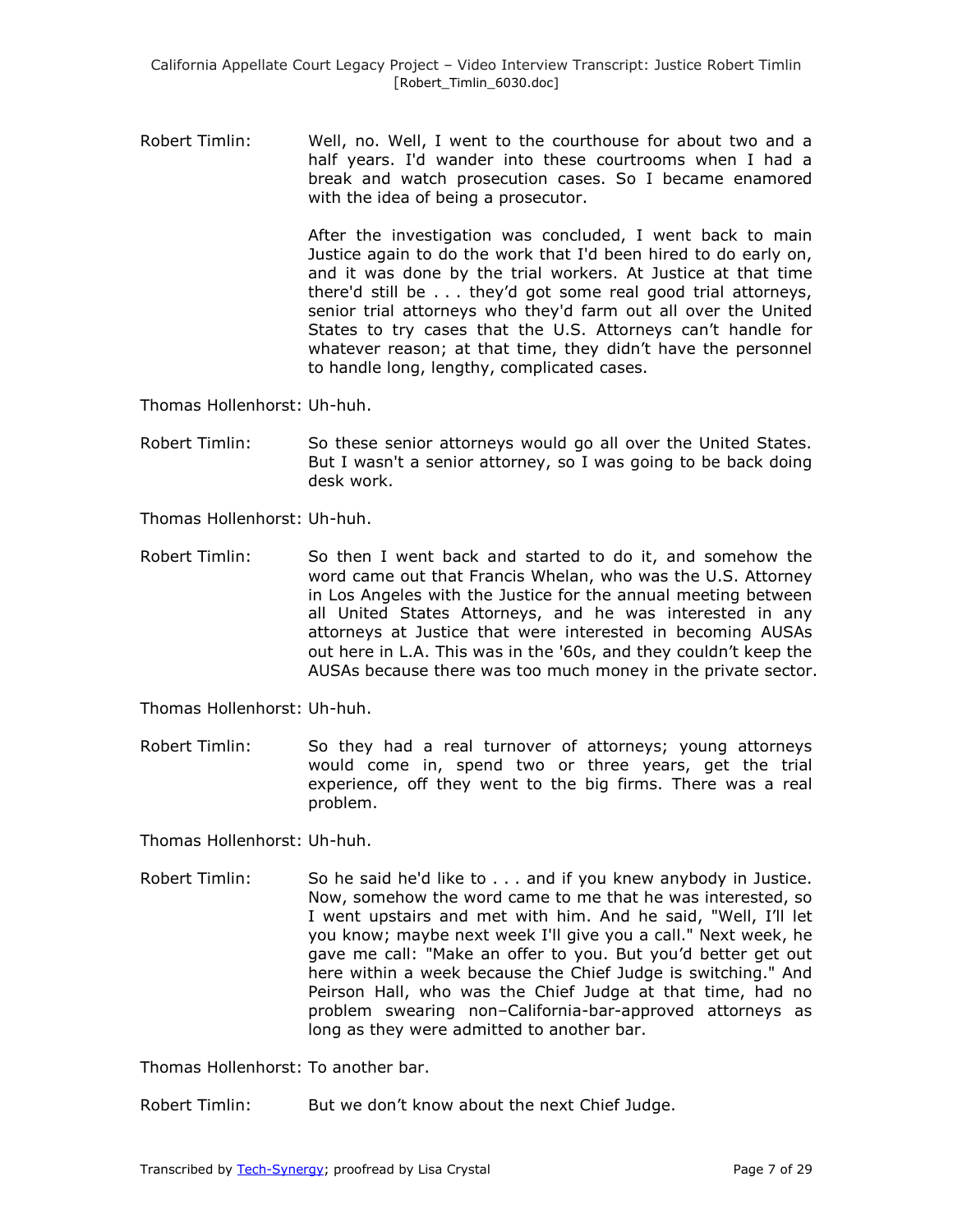Thomas Hollenhorst: Uh-huh.

Robert Timlin: So Carol and I, we closed up shop, so to speak . . .

Thomas Hollenhorst: And one week later.

Robert Timlin: ... hopped in the Nash Rambler and hustled out here, and we got here in a four-day trip; that's all we did was drive that damn car.

Thomas Hollenhorst: Four days in a Nash Rambler, and then you ended up in L.A.

Robert Timlin: Got out here, got sworn in in front of Peirson Hall. A new Chief Judge came on the next day—the next week, rather . . .

Thomas Hollenhorst: Uh-huh.

Robert Timlin: . . . . and he said, "Yeah, I'll follow Peirson Hall's policy." We didn't know that.

Thomas Hollenhorst: Yeah.

Robert Timlin: If we had known it, we would've come out more leisurely.

Thomas Hollenhorst: Probably seven days instead of four.

Robert Timlin: So to answer you, the bottom-line answer to you, the reason how I arrived here was, I wanted to prosecute cases.

Thomas Hollenhorst: And how long were you in the U.S. Attorney's Office?

Robert Timlin: Two years.

Thomas Hollenhorst: And then you matriculated up to Corona.

Robert Timlin: Well, to Riverside.

Thomas Hollenhorst: To Riverside.

Robert Timlin: Yeah. See, I followed the pattern of the other AUSAs.

Thomas Hollenhorst: The grass was greener and more money.

Robert Timlin: Yeah, I wanted to go into practice.

Thomas Hollenhorst: Okay.

Robert Timlin: We had a great U.S. Attorney's Office at that time, though, when I was there; we had guys like Tom Sheridan . . .

Thomas Hollenhorst: Uh-huh.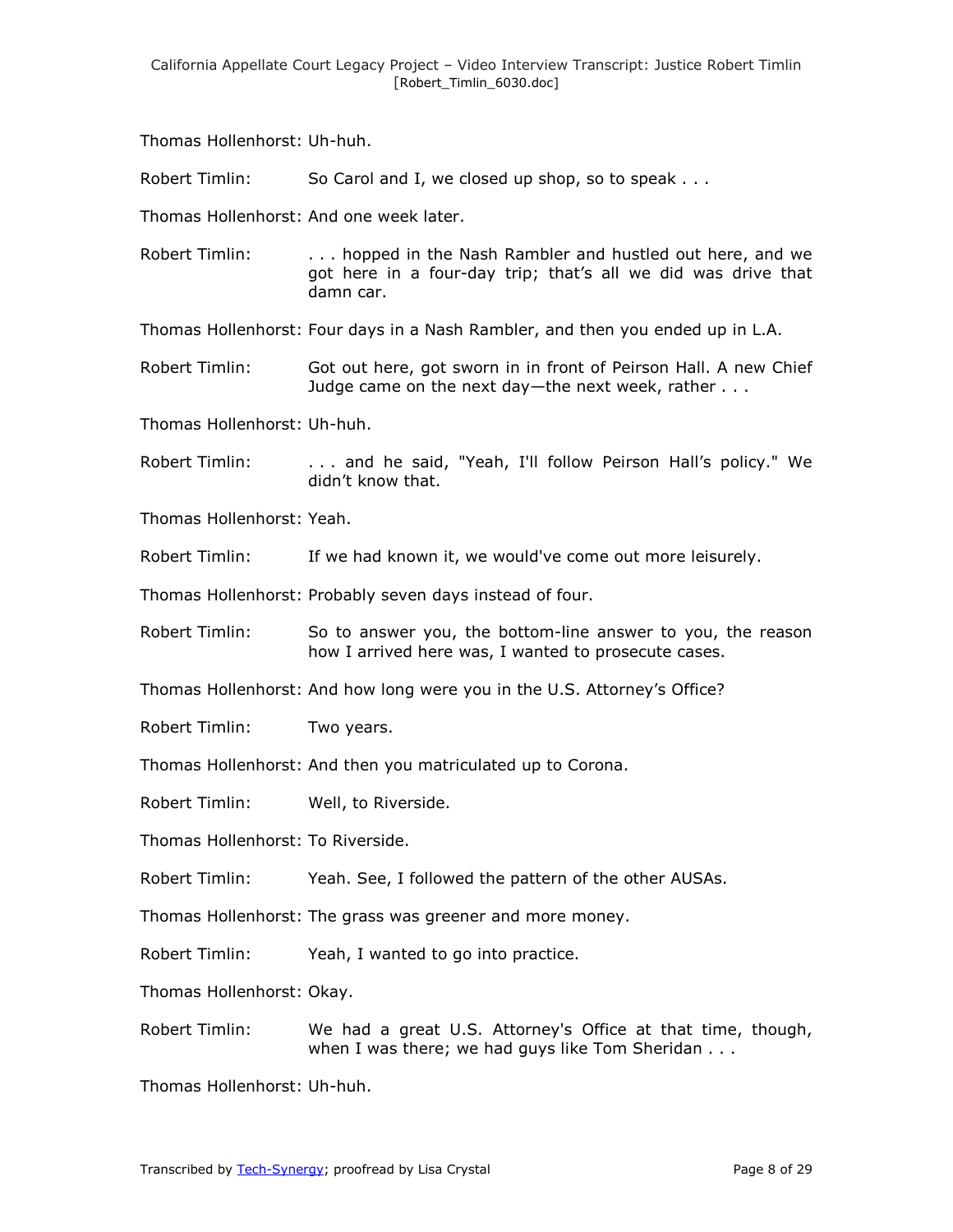Robert Timlin: . . . Dick Murphy, John Van de Kamp, Burt Pines, Steve Miller, Tony Glassman, Bob Talcott. All these fellows went on and did very well.

Thomas Hollenhorst: Sure. They had big legal business.

Robert Timlin: Fantastic, fantastic office; but they all left like I did, eventually.

Thomas Hollenhorst: Yeah.

Robert Timlin: So when I left, Caroline said—Caroline's my wife, you know that—

Thomas Hollenhorst: Yeah.

(00:15:00)

Robert Timlin: . . . . decided where will we go. I had no contacts out here at all. I had just come out two and a half years and settled in. Well, we lived in Santa Monica; I commuted downtown.

So we decided we wanted to go to growth areas, where we could go in an area and grow with the community, rather than go to San Francisco or even Santa Barbara, which was oldschool law firms. We had graduated from the right school and got to know the right—

Thomas Hollenhorst: Know the right people.

- Robert Timlin: Know the right people, yeah; sort of WASPish.
- Thomas Hollenhorst: Yeah.
- Robert Timlin: So we picked out Ventura and the Riverside area. So I interviewed with a couple of firms in Ventura; also, I interviewed a little bit in San Bernardino. And it was an interesting experience. Bob Bloud, B-L-O-U-D, he was a person I might have gone with. But do you know Dave Hennigan?

Thomas Hollenhorst: Sure, very well.

- Robert Timlin: Yeah. Well, I heard about Dave Hennigan's office looking for somebody; so I went over there and interviewed with Dave and Fred Ryneal, Charlie Hunt.
- Thomas Hollenhorst: Right, one of the most colorful group of lawyers, probably, in the history of Riverside.

Robert Timlin: And damn good trial lawyers.

Thomas Hollenhorst: Very good lawyers, brilliant people.

Robert Timlin: And I really liked them. They were really nice people.

Thomas Hollenhorst: Yeah. They're very dynamic lawyers, both of them.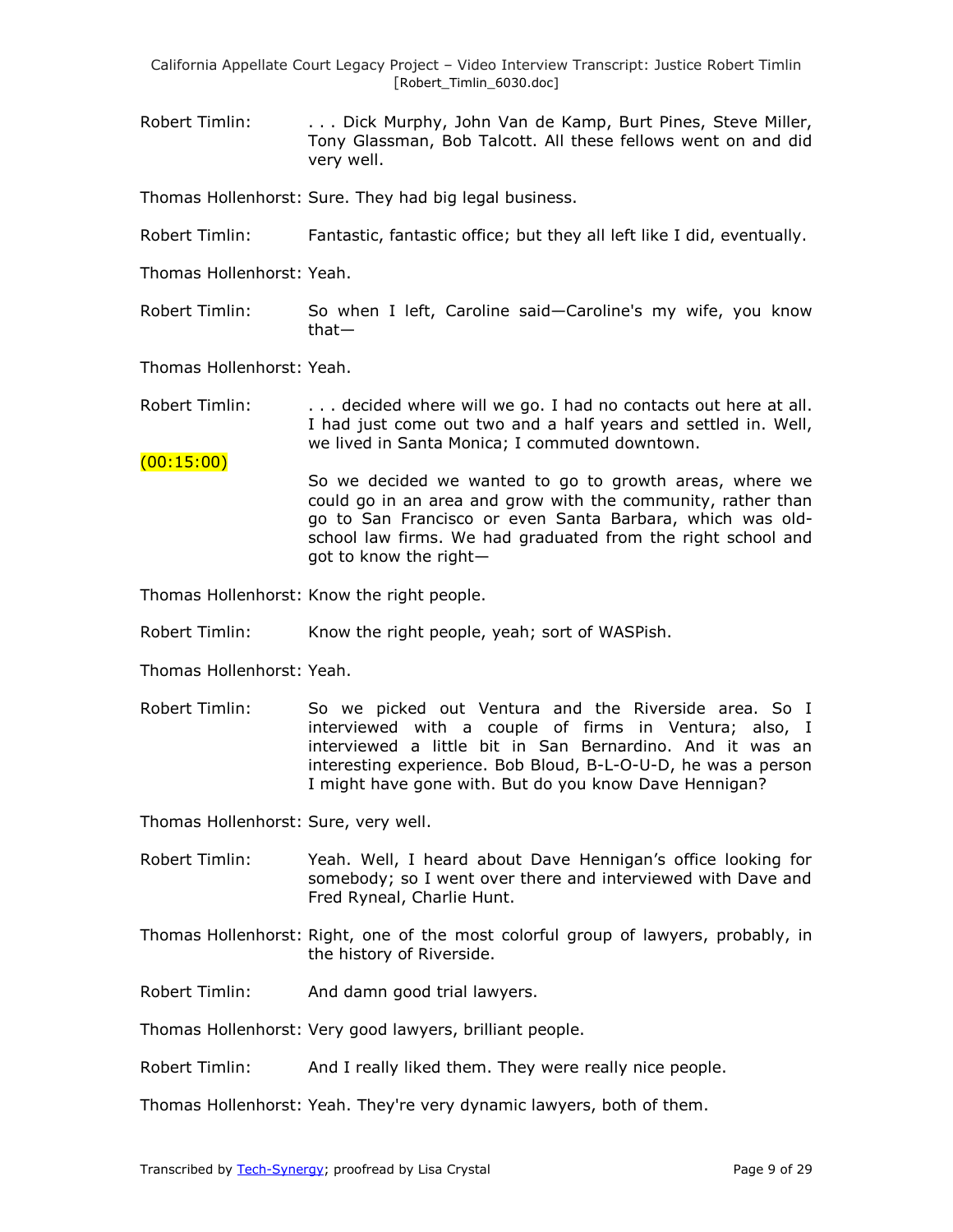Robert Timlin: Yeah, and down-to-earth, you know.

Thomas Hollenhorst: Yeah.

- Robert Timlin: And they were very well respected.
- Thomas Hollenhorst: Oh, yes.
- Robert Timlin: Dave was impressed, so they hired me. So I joined the . . .

Thomas Hollenhorst: And so that's how you got in the inland area.

Robert Timlin: . . . . . private practice.

Thomas Hollenhorst: Yeah, how did you end up as the city attorney of Corona?

- Robert Timlin: Well, that firm I went with—and I was enjoying it—all of a sudden they decided to split.
- Thomas Hollenhorst: Then was it Hennigan, Butterwick & Clepper?
- Robert Timlin: Yes. Doug Butterwick stuck with Dave Hennigan. Fred Ryneal and Charlie Hunt left and went off on their own and went to the new Swarner Building.

Thomas Hollenhorst: Uh-huh.

Robert Timlin: And I didn't know where I would go—whether I'd go with Dave, whether I'd go with Fred; I was unsure what I would do. And I heard there was an opening in Corona for a full-time city attorney. So I applied for it.

Thomas Hollenhorst: Had you been doing municipal law at that time?

Robert Timlin: No, I had not.

Thomas Hollenhorst: So you applied for the city attorney's job without any background in the area.

Robert Timlin: A full-time city attorney, yeah. Right, right.

Thomas Hollenhorst: That's kind of learning on the job.

Robert Timlin: Yeah. Tom White had left. Did you know Tom White?

Thomas Hollenhorst: Yes.

Robert Timlin: Tom White had left, and they needed a new city attorney. So I applied; they hired me. So I was a full-time city attorney in Corona for about three years or more; and I represented the Redevelopment Agency also.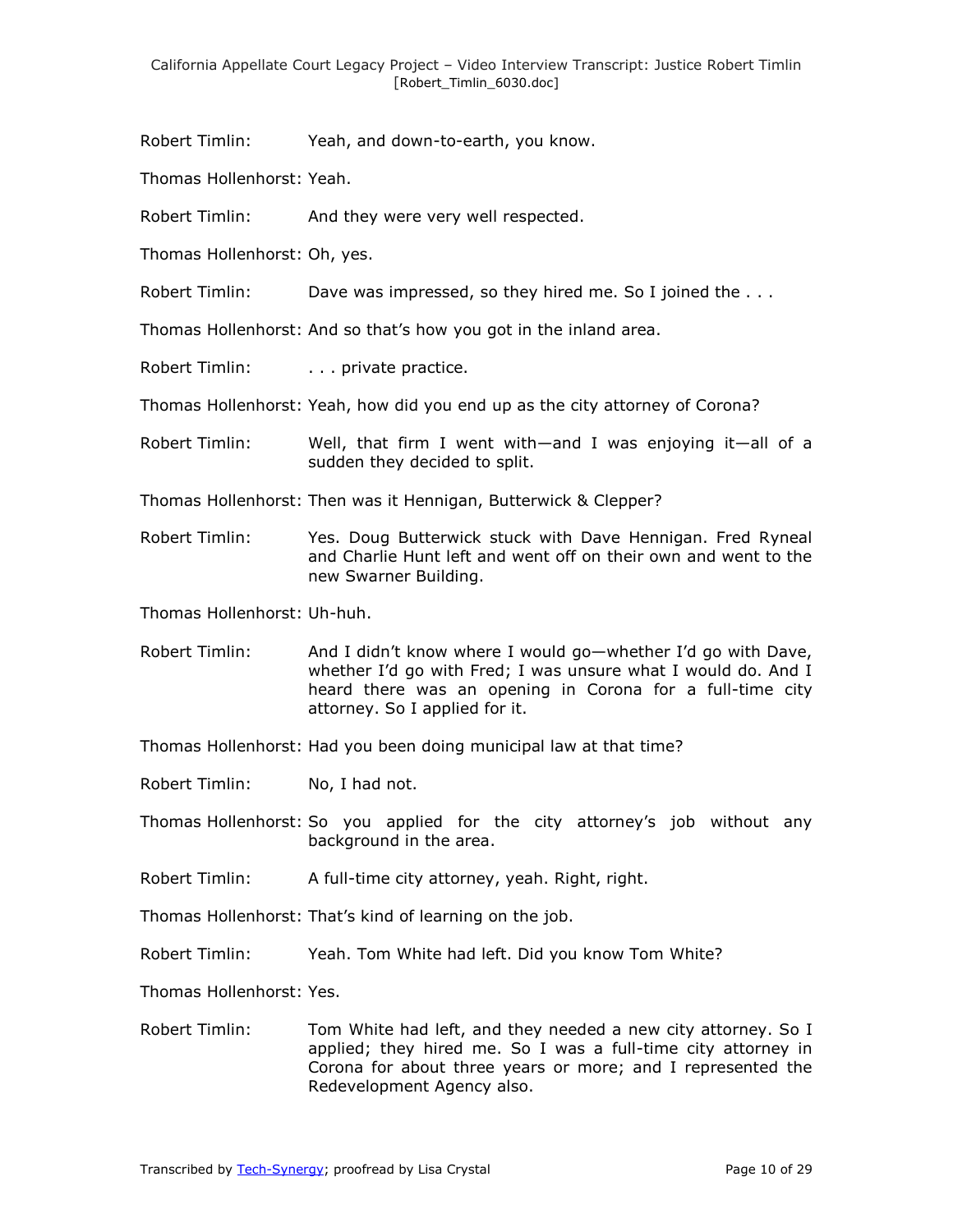Thomas Hollenhorst: Right.

- Robert Timlin: So the city and the Redevelopment Agency kept me going full time.
- Thomas Hollenhorst: Did you go directly from the city attorney's job to the municipal court?
- Robert Timlin: No. Then I went into private practice. But when I left the fulltime city attorney's position in Corona, they hired another attorney; but after a year with him, they'd asked me if I would take the city as a client on contract, and I said I would.

In the meantime, I had taken the City of Norco as a client; so there were two adjacent cities.

Thomas Hollenhorst: Right.

Robert Timlin: So I represented both cities till I went on the bench in '76.

Thomas Hollenhorst: In 1976 you started your judicial career.

Robert Timlin: There you go.

Thomas Hollenhorst: So that was—

Robert Timlin: On the municipal court.

Thomas Hollenhorst: So that was 30 years ago, 31 years ago.

Robert Timlin: Well, I was a part-time magistrate, United States magistrate, for four years.

Thomas Hollenhorst: Before that?

- Robert Timlin: Yeah, when I was with . . . well, when I went into practice on my own in '70, my offices were with Fred Ryneal and Charlie Hunt. They leased an office to me, and I had access to their library.
- Thomas Hollenhorst: Was Corona its own judicial district when you joined it, or were you the first judge in the judicial district?
- Robert Timlin: No, Bill Warner preceded me.
- Thomas Hollenhorst: Right. Did you replace Bill?
- Robert Timlin: I did replace Bill and Flynn, Mike Flynn?

Thomas Hollenhorst: Mike Flynn.

Robert Timlin: He filled a vacancy that had just been created.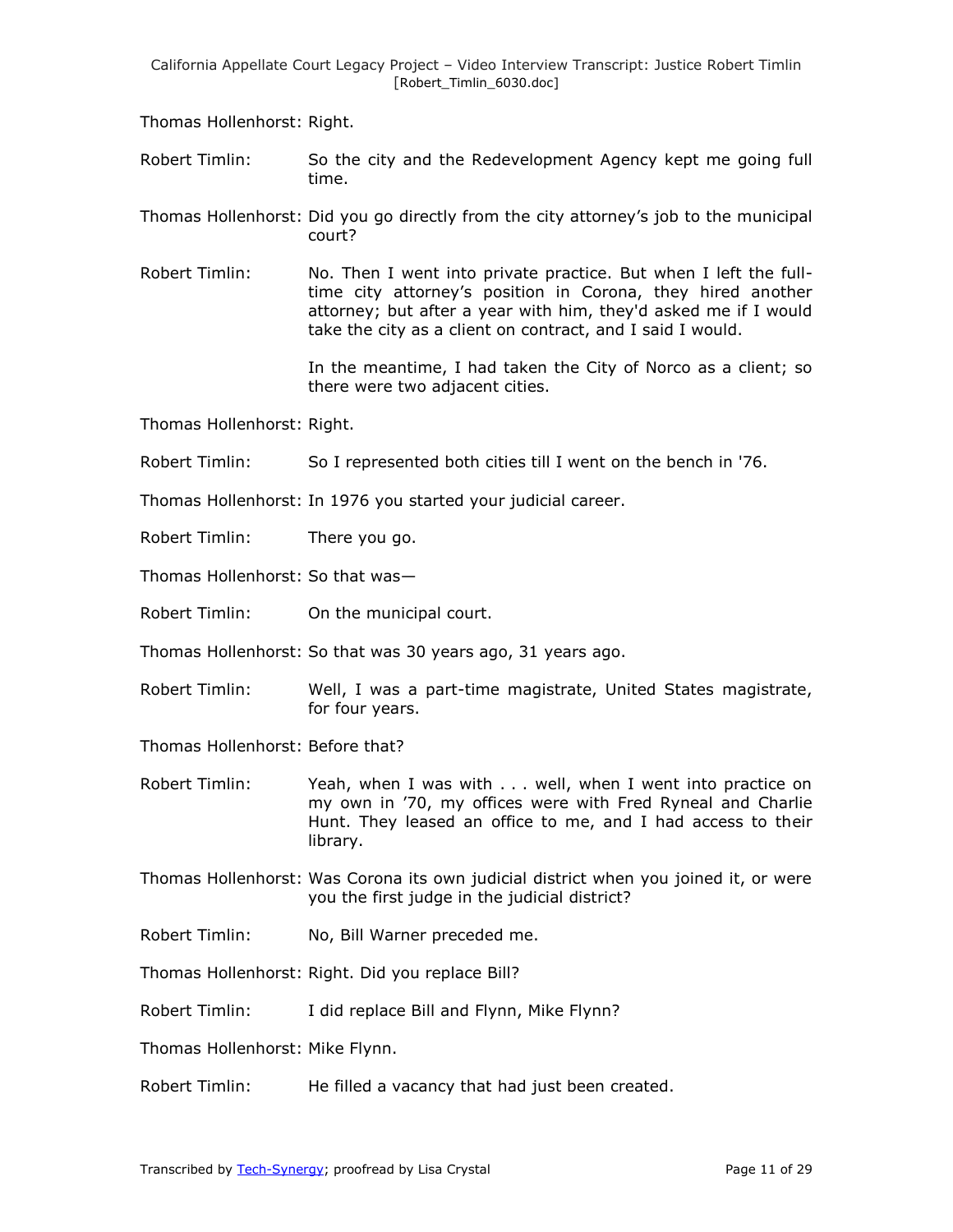Thomas Hollenhorst: Right.

Robert Timlin: So Mike Flynn went on about four months ahead of me.

Thomas Hollenhorst: Okay, so that was a new position.

Robert Timlin: That Mike filled, yeah.

Thomas Hollenhorst: That Mike filled. And you replaced Bill Morton when he got elevated to the superior court.

Robert Timlin: And Bill Morton replaced Strasser. Remember Judge Strasser?

Thomas Hollenhorst: Right. A colorful gentleman.

Robert Timlin: Very colorful. *[laughing]*

Thomas Hollenhorst: Yeah. So how long were you a municipal court judge?

- Robert Timlin: Well, '76 to 1980.
- Thomas Hollenhorst: So, about four years.
- Robert Timlin: Yeah.
- Thomas Hollenhorst: And did you think at the end of the day after you went on the municipal court bench that it was a good decision to pursue it?
- Robert Timlin: You know, I had been working hard as a . . . during private practice primarily representing two cities, and enjoyable work; I really enjoyed it, but it was a getting a little burdensome and I'd always . . . I was trying cases, too, prosecuting cases for the two cities; so I was in trial, and I was in the civil courts also. I was doing litigation for the cities and the Redevelopment Agency, a lot of condemnation work.

 $(00:20:04)$ 

Thomas Hollenhorst: You probably had a young family at that point as well.

Robert Timlin: Right. We adopted our two kids, one in '67 and the other in '68; so one was nine and one was eight at the time.

Thomas Hollenhorst: Okay.

Robert Timlin: And I thought I might like to become a judge.

Thomas Hollenhorst: And it was a good decision?

Robert Timlin: Rather than being an advocate, you know, advocating one position, I'd like to sit there and maybe make a decision after hearing both advocates.

Thomas Hollenhorst: And in 1980, you went to the superior court.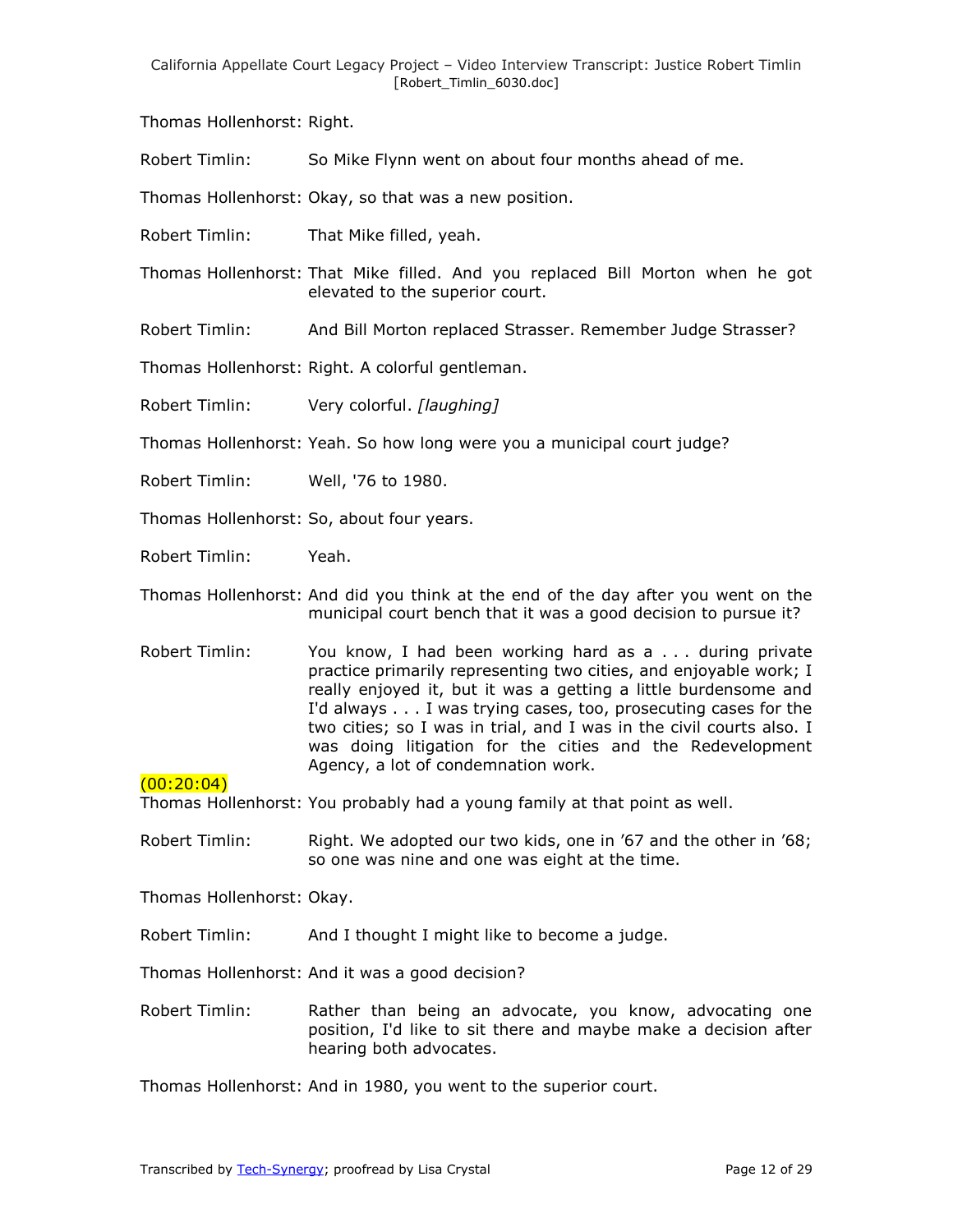Robert Timlin: Right.

Thomas Hollenhorst: And what was the adjustment like from municipal court to superior court?

Robert Timlin: Not a great adjustment insofar as you tried cases. The same way you tried them in municipal court, you tried them the same way in superior court.

Thomas Hollenhorst: Right.

Robert Timlin: The only adjustment is that the cases were more complex, of course . . .

Thomas Hollenhorst: Right.

Robert Timlin: . . . . . pretty kind of civil side.

Thomas Hollenhorst: And more personalities.

Robert Timlin: Well, the attorneys were more skilled, also.

Thomas Hollenhorst: Yeah. In municipal court you trained a lot of young lawyers.

Robert Timlin: Well, I have to tell you, remember those DUIs where they go four days, two and a half days picking a jury, and then maybe a day in hearing it?

Thomas Hollenhorst: Right. The budding Clarence Darrows. *[laughing]*

Robert Timlin: Right.

Thomas Hollenhorst: Because that's the way they saw it on TV.

Robert Timlin: Well, I know . . . remember Bob Keller?

Thomas Hollenhorst: Sure.

Robert Timlin: We had a lot of preliminary hearings here, and Bob was assigned to Corona . . .

Thomas Hollenhorst: Right.

Robert Timlin: . . . . a very close friend of Mike Flynn's; Mike was his employer.

Thomas Hollenhorst: Mike was his employer, yeah.

Robert Timlin: At the PD's Office, the Public Defender's Office.

Thomas Hollenhorst: Who was the PD?

Robert Timlin: So I did . . . I exposed Bob Keller [laughing] . . .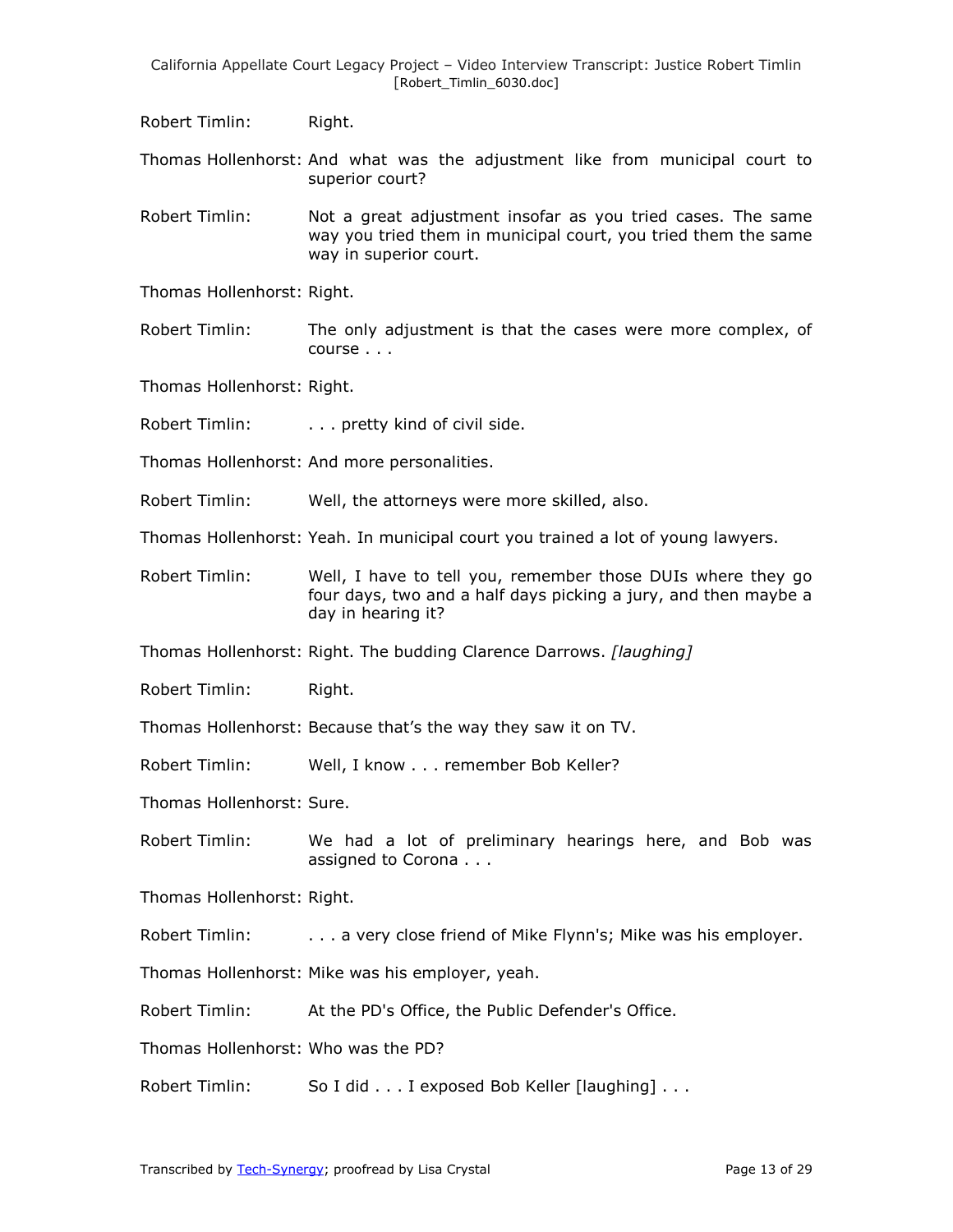Thomas Hollenhorst: Yeah.

Robert Timlin: . . . . . . . . and a lot of other skilled lawyers in the sense of experience on the criminal side.

Thomas Hollenhorst: Right.

- Robert Timlin: Civil side, not much at all. I got to superior court, excellent lawyers on both sides.
- Thomas Hollenhorst: On both sides.
- Robert Timlin: Criminal and civil.
- Thomas Hollenhorst: Right.
- Robert Timlin: And the cases were more involved.
- Thomas Hollenhorst: You probably enjoyed the intellectual challenge more in superior court.
- Robert Timlin: Right, because Jake Hewes was presiding judge at that time. Neal and me and Dave Hennigan, he was on the bench at the time, too, to do law and motion.
- Thomas Hollenhorst: Right. That's sort of up your alley, though—things that you had been doing for a long time.
- Robert Timlin: Right, and I enjoyed law and motion; but it's an extremely heavy burden.
- Thomas Hollenhorst: Right, lots of reading to do.
- Robert Timlin: Taking files home every night. Dave and I were just hauling those things home . . .
- Thomas Hollenhorst: Right.
- Robert Timlin: ... and spent the night reading them and neglecting our families in a way.
- Thomas Hollenhorst: Yeah. Yeah, people don't recognize, particularly in the civil division, how much extra stuff you take home night after night after night.
- Robert Timlin: It was night after night after night, week after week, month after month. It's good experience, and I did enjoy that work; I did enjoy law and motion.
- Thomas Hollenhorst: You did, though, a little bit of everything when you were on the superior court bench in Riverside.
- Robert Timlin: Yeah, at that time we weren't specialized, as you may recall.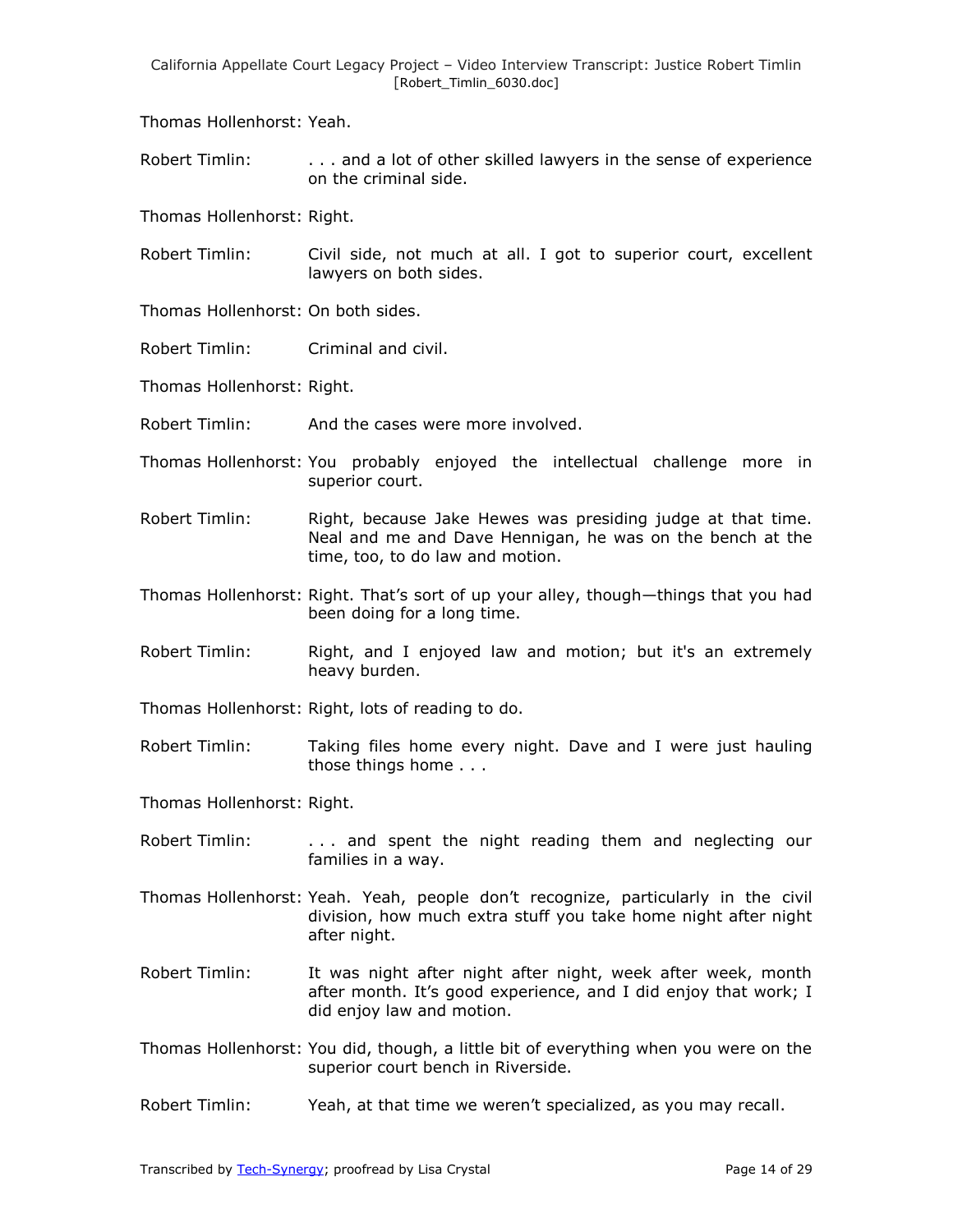Thomas Hollenhorst: Right.

- Robert Timlin: We did, all the judges did anything and everything; we did criminal, we did civil. Family law was on Fridays; we spread those cases, family law cases.
- Thomas Hollenhorst: It wasn't until about—
- Robert Timlin: There was only one specialty court, which was juvenile court.
- Thomas Hollenhorst: Right. And I think Ron Deissler was out doing juvenile in those days, or Woody Rich?
- Robert Timlin: Jack McFarlane may have been out there at that time.
- Thomas Hollenhorst: Yeah. But that was a dedicated court, and one person did it and it didn't get moved around very much. Did you like the idea of splitting the court up and then specializing in things, or did you prefer it the other way?
- Robert Timlin: Well, probate was . . . I should back up. Probate was specialized. Leo Deegan had that for years, I remember that. And then I think you're right, Woody Rich was out there on duty for a while; I'm not sure he was enamored with it. So I think he came back and Jack McFarlane went out there.

Thomas Hollenhorst: Yeah.

Robert Timlin: And Jack sort of enjoyed that work.

Thomas Hollenhorst: Right.

Robert Timlin: So he stayed out there for a while.

Thomas Hollenhorst: Right. And when Jack passed away, I replaced Jack on the . . .

Robert Timlin: Oh, you did?

Thomas Hollenhorst: . . . on the superior court.

Robert Timlin: On the superior court, right.

Thomas Hollenhorst: Yes. Yeah.

- Robert Timlin: But all the other work was done by all the judges. The family law, as I remember, was on Fridays.
- Thomas Hollenhorst: Yeah. And when I was there, I used to be a backup for family law; so I got the cases nobody else wanted to try.

Robert Timlin: Right.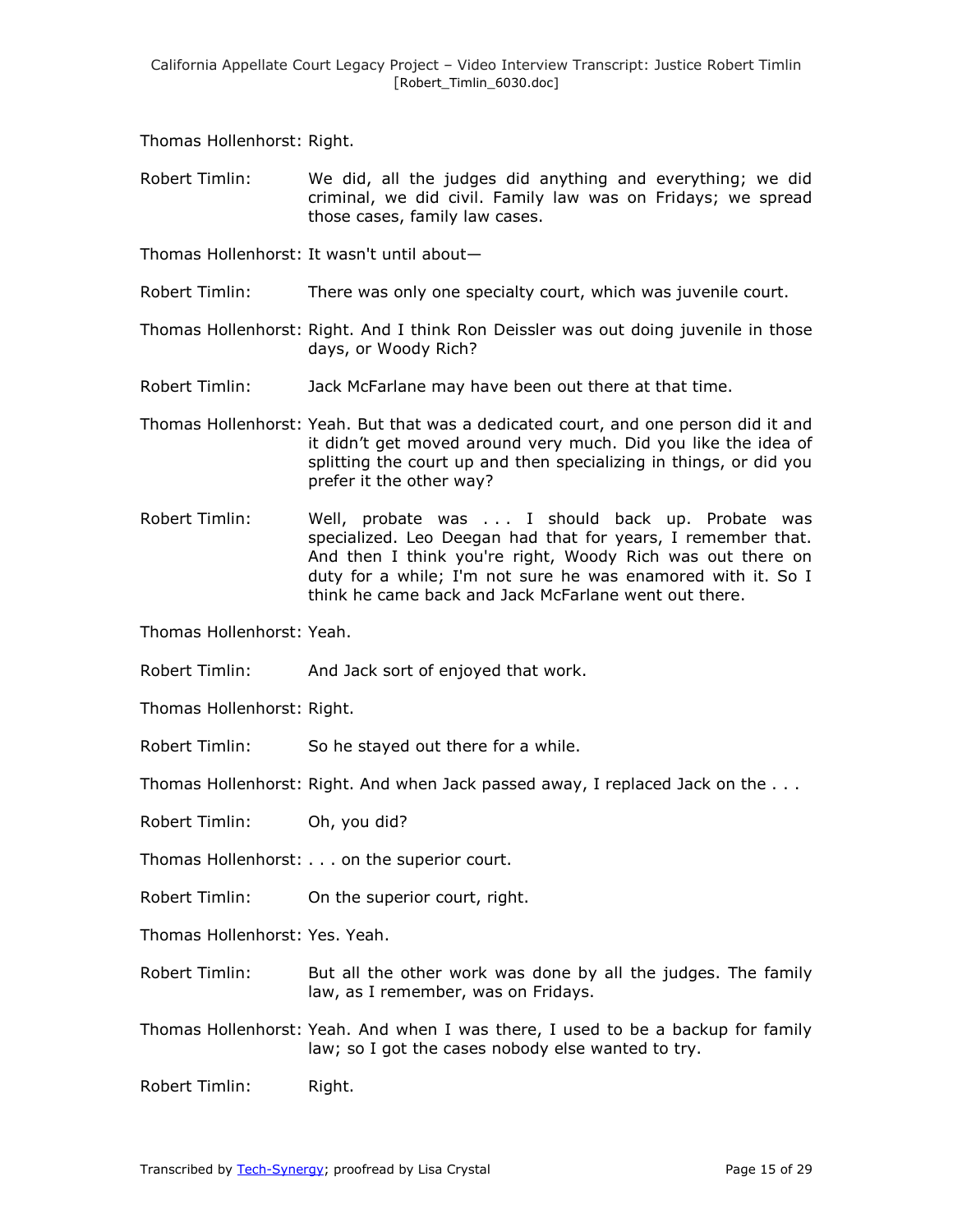- Thomas Hollenhorst: It was pretty ugly. *[laughing]* You were on the superior court from about 1980 to about 1990.
- Robert Timlin: Ten years, right, right.

Thomas Hollenhorst: And you were the presiding judge.

- Robert Timlin: For two, I think from '84 to '86, two years.
- Thomas Hollenhorst: I can tell you it was, because when I joined the court in '85, you were the presiding judge.
- Robert Timlin: Right, '84 to '86.
- Thomas Hollenhorst: And the trains, as I recall, ran pretty much on time in those days. *[laughing]* The cases all got out, and they got tried.
- Robert Timlin: Well, I was the first one to do a two-year term.
- Thomas Hollenhorst: Yes.
- Robert Timlin: The move was on, you know, statewide to not replace presiding judges every year . . .
- Thomas Hollenhorst: Sure, right.
- Robert Timlin: . . . . because it takes a year to learn what's going on and get to the program, in a way, as far as expansion and development.
- Thomas Hollenhorst: Uh-huh. And in those days, presiding judges didn't really have much authority. As I recall, you used to describe the presiding judge as the first among equals and, you know—
- Robert Timlin: Power of persuasion.

Thomas Hollenhorst: Power of persuasion, yeah.

- $(00:25:04)$
- Robert Timlin: So you had to be able to get along with most of the personalities.
- Thomas Hollenhorst: And there were a lot of personalities in those days.
- Robert Timlin: There were.
- Thomas Hollenhorst: People who saw things very differently.
- Robert Timlin: And then we had the Desert Branch, remember?
- Thomas Hollenhorst: Yes.
- Robert Timlin: Those people looked at life differently than we did. *[laughing]*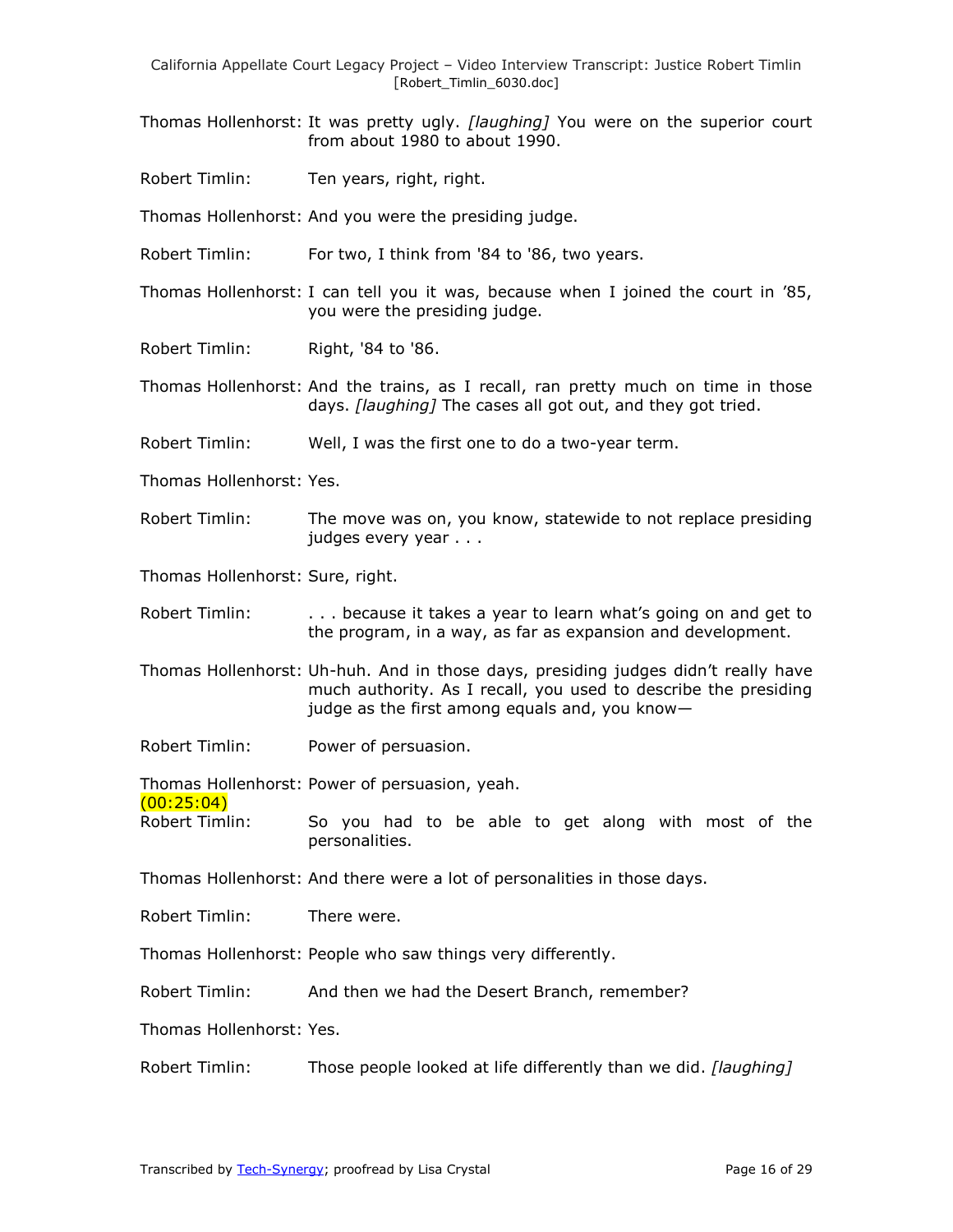- Thomas Hollenhorst: Yeah, it wasn't like being part of the . . . they were not really part of the program; they had their own program.
- Robert Timlin: We had fun going to Banning, didn't we?

Thomas Hollenhorst: Yeah, that was the neutral ground. *[laughing]*

- Robert Timlin: Right, I remember going out there and having meetings with those folks.
- Thomas Hollenhorst: Yeah, and sometimes they were quite raucous, actually. *[laughing]*
- Robert Timlin: Yeah.
- Thomas Hollenhorst: When you applied for the Court of Appeal, was that for a change of pace, was it for career advancement? Why did you think that—
- Robert Timlin: Well, it was new work I thought I would like to do. I guess it was career advancement as well as to . . . well, I wouldn't say I was tired of the trial court.
- Thomas Hollenhorst: You'd been a trial judge at that point for 16 years.
- Robert Timlin: Sixteen years, yeah.
- Thomas Hollenhorst: And the work on the Court of Appeal was very different than the trial bench. What was your perception when you went over to the Court of Appeal? Was it what you thought it would be?
- Robert Timlin: Yeah, I spent 60 days with the Court of Appeal.
- Thomas Hollenhorst: On assignment.
- Robert Timlin: Early on, yeah. So I knew what it was about.
- Thomas Hollenhorst: You had a little flavor of it.
- Robert Timlin: Right.
- Thomas Hollenhorst: So what was your reaction to it? Were you glad you did it? Was it a mixed bag? Were you disappointed?
- Robert Timlin: I was glad I did it, and one of the reasons I was glad I did it was that I could work with you and Howard Dabney.

Thomas Hollenhorst: Oh.

Robert Timlin: As I recall now, you and Howard were very instrumental in me getting appointed, to start with.

Thomas Hollenhorst: Well, we wrote some letters.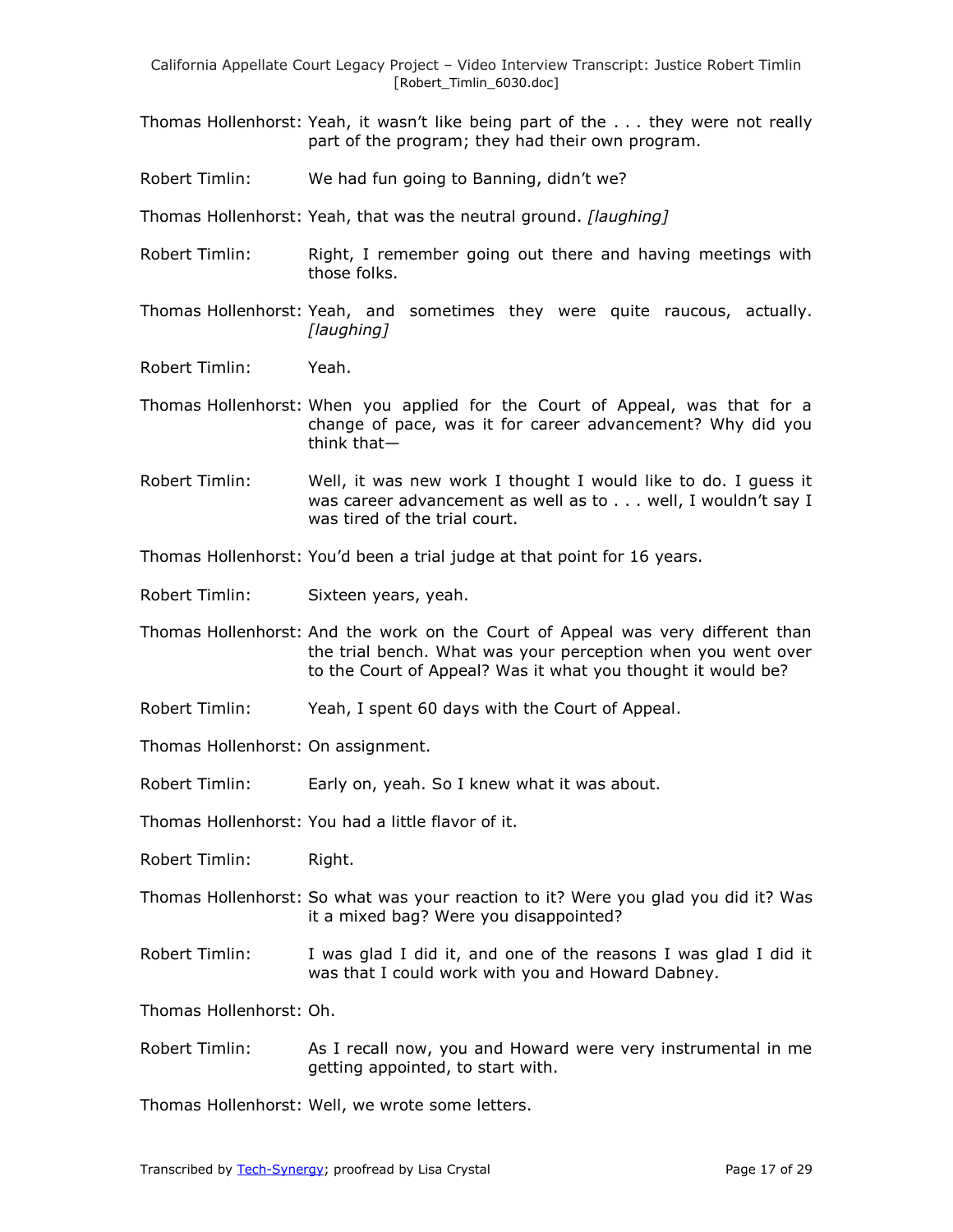- Robert Timlin: Yeah, you sure did. You talked to some people, too.
- Thomas Hollenhorst: Yeah, we talked to some people, people who were instrumental in the appointment of justices. *[laughing]*
- Robert Timlin: Right.
- Thomas Hollenhorst: Well, it was our gain, because we got somebody who had a lot of trial experience and could see things through the eyes of a trial judge. And sometimes you have to have been there to understand what exercises of discretion and how judges do things to understand—
- Robert Timlin: You can read between the lines in the record, absolutely.
- Thomas Hollenhorst: Yeah, as to what really happened.
- Robert Timlin: You have a sense of what the judge was attempting to accomplish at the trial level, even though he didn't say it; he or she didn't say it.
- Thomas Hollenhorst: What was your . . . what are some of the best memories you had of the appellate court?
- Robert Timlin: Well, the colleagues. You and Howard, and Manny Ramirez came on later . . .
- Thomas Hollenhorst: Right.
- Robert Timlin: . . . . . . . . and Art; and the clerks, the law clerks, a big family.
- Thomas Hollenhorst: It was a very . . . it was and is a very collegial environment.
- Robert Timlin: Right.
- Thomas Hollenhorst: Not everybody saw things the same way at the end of the day, but everybody got along.
- Robert Timlin: Oh, we sure did know how to agree to disagree, and nobody that I can recall in the four and a half years developed any personal hostility based on—
- Thomas Hollenhorst: Nope. There were dissents, but we disagreed agreeably.
- Robert Timlin: Yeah, I think we all understood the role of . . . each justice had to make their own decision. We did agree most of the time, of course.
- Thomas Hollenhorst: What were the frustrations that you had on the appellate bench?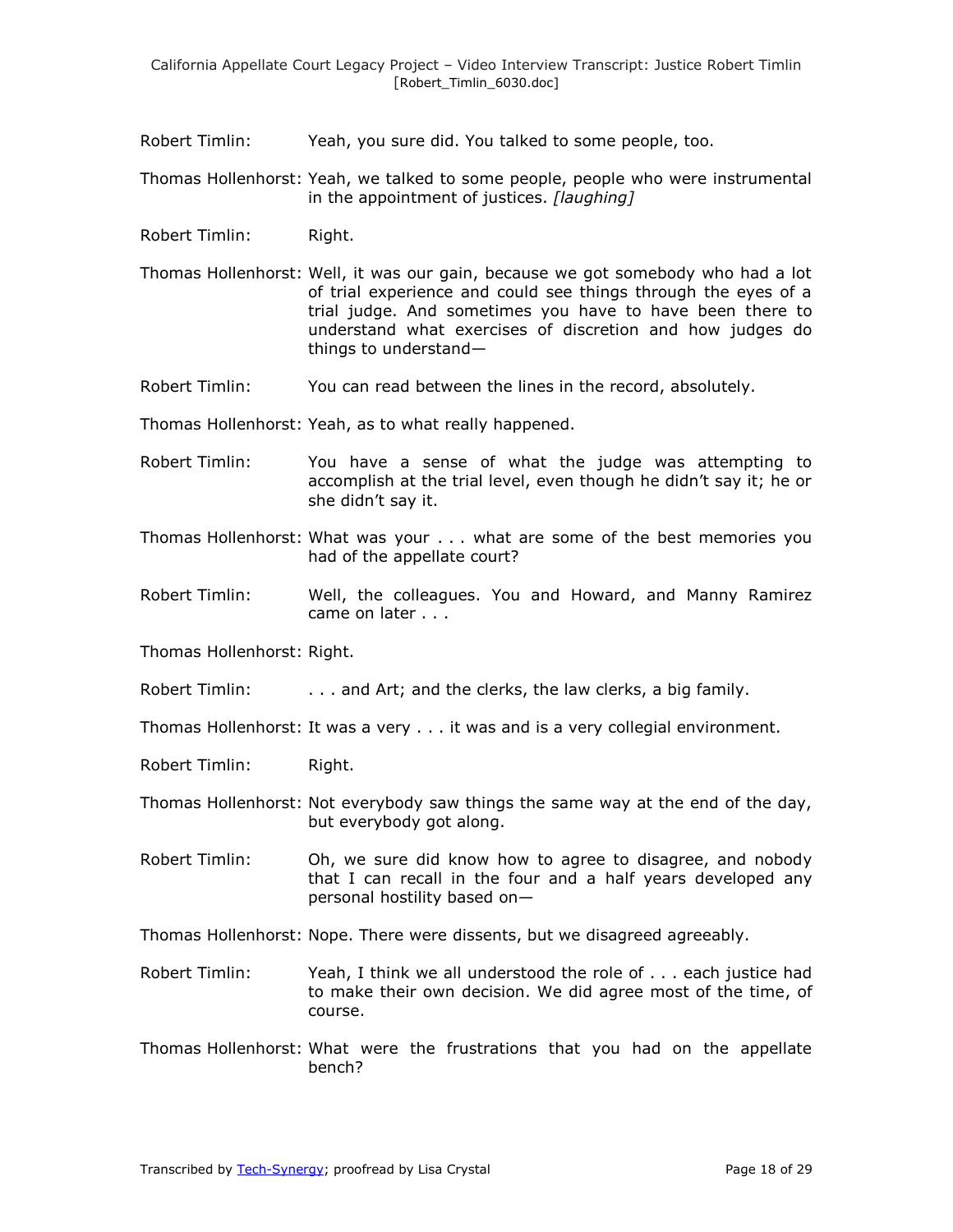Robert Timlin: I'm not sure there were any particular frustrations. We had some administrative problems, and I probably ought to avoid discussing that.

Thomas Hollenhorst: Yeah.

- Robert Timlin: It was sort of frustrating in a way and disappointing, but . . .
- Thomas Hollenhorst: Right.

Robert Timlin: . . . . but in the overall picture, very minor.

- Thomas Hollenhorst: Was it a good move for you personally? Were you glad that you were on the appellate bench as opposed to the trial bench?
- Robert Timlin: Absolutely. I was happy. I was happy being there, I enjoyed the work; had great clerks.
- Thomas Hollenhorst: Had great law clerks.
- Robert Timlin: Had Doug Elwell and Letitia Pepper, and then Donna Hecht came out.
- Thomas Hollenhorst: Right. And of course—
- Robert Timlin: Great, great, great clerks.
- Thomas Hollenhorst: Doug Elwell is now a judge, and Donna Hecht is currently working still on the court . . .
- Robert Timlin: Right.
- Thomas Hollenhorst: . . . producing fabulous work.
- Robert Timlin: Yes.
- Thomas Hollenhorst: She is actually one of your legacies, I think. She's—
- Robert Timlin: And, you know, I got to know some of the clerks for the other justices, who I enjoyed talking to.
- Thomas Hollenhorst: Right.
- Robert Timlin: We were all a big family, as you know.
- Thomas Hollenhorst: I know. And the clerks who worked in the court were actually really interesting people personally. They all were very different. They had interests that were sort of uncommon, and it was always interesting to talk about what happened during the weekend because it wasn't your same old weekend there. People were into lots of different things.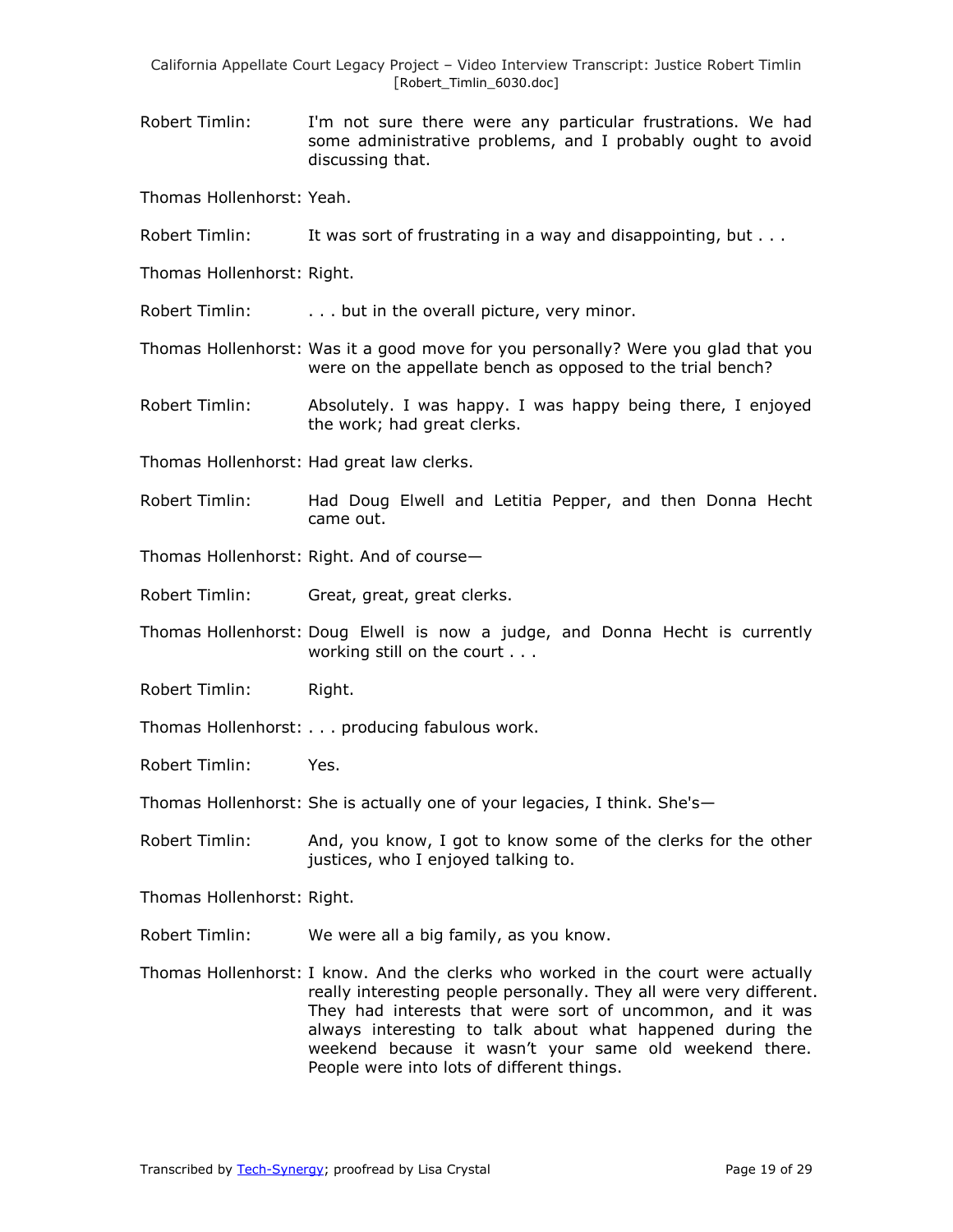Robert Timlin: Very eclectic. Some of those clerks, you know, we had seen at the trial level.

Thomas Hollenhorst: Yes.

Robert Timlin: Greg Reimer was one and—

Thomas Hollenhorst: Jody Isenberg . . .

Robert Timlin: Jody Isenberg.

Thomas Hollenhorst: . . . was another one.

Robert Timlin: Yeah.

Thomas Hollenhorst: Yes, I think we were very blessed in having some really, really excellent staff.

Robert Timlin: And the writ attorneys were fantastic.

Thomas Hollenhorst: Yeah, and still are.

Robert Timlin: Yeah. The same ones, I guess?

Thomas Hollenhorst: Same ones, and they're still as good.

(00:30:02)

Robert Timlin: Yeah. Carolyn was and still is the best writer ever.

Thomas Hollenhorst: Ever, ever, ever seen, yeah; and still to this day produces some opinions that are just gems. So that hasn't changed.

Robert Timlin: I'm surprised she's still there, but . . .

Thomas Hollenhorst: Well, she loves it; and we love her, so it's a good situation.

Robert Timlin: Yeah.

Thomas Hollenhorst: Now, you liked the appellate bench so much and you fit in so well because of the academics.

Robert Timlin: So the next question is, why did you go? *[laughing]*

Thomas Hollenhorst: Next question is, why did you leave?

Robert Timlin: *[Laughing]* Well, they opened up the new . . . why shouldn't they open . . . George Brown, you know, carried a bill that was passed establishing an Eastern Division of the U.S. District Court, the Central District of California, federal court. When I was on the paper, both communities, Riverside and San Bernardino, wanted to flesh it out and get a court down there and a judge. So I guess the bar association is, too, particularly interested in it, and I was asked to apply for the position by a representative of the Riverside County Bar Association, who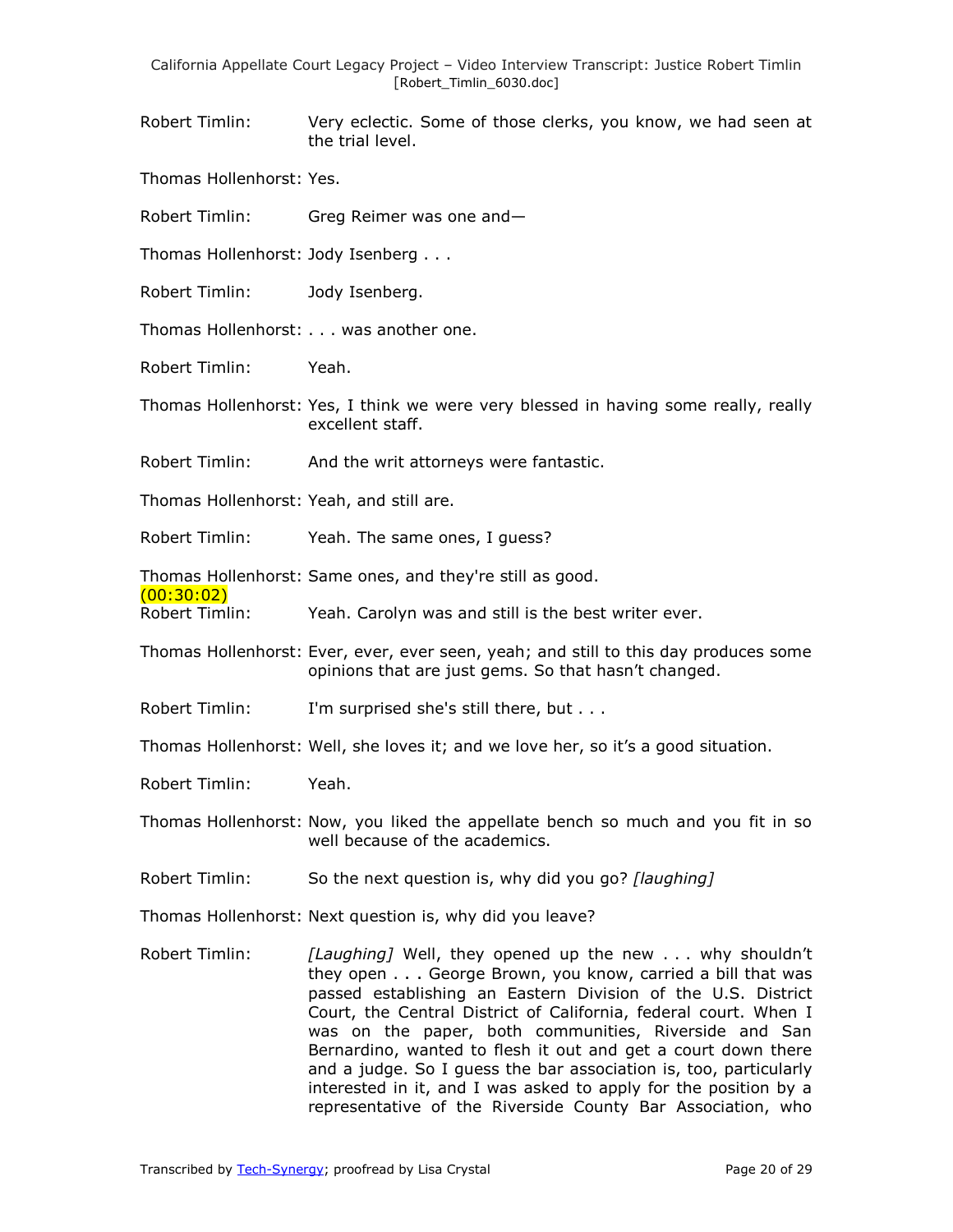> told me that the San Bernardino Bar Association would also support.

Thomas Hollenhorst: You got drafted.

Robert Timlin: I got drafted, so to speak; but not reluctantly, because you know, again, I'd been on the appellate court for four and a half years; I enjoyed that work. But I thought, well, I'd do this because I didn't know whether I'd succeed or not; but, you know, I was sort of appreciative of the fact that the legal community would personally ask me to do this.

Thomas Hollenhorst: It's an honor.

Robert Timlin: An honor, and to some extent maybe I had a duty to do it if I could enhance the community with the administration of justice, because the community had been good to me since '76.

- Thomas Hollenhorst: But you, you had the honor of being drafted to be the first federal judge in the Inland Empire.
- Robert Timlin: Right, so I said, "I'll do it." And I wasn't reluctant to do it; you know, I was sort of excited about it, you know, "Well, let's see what the federal court is all about" . . .

Thomas Hollenhorst: And—

- Robert Timlin: . . . . even though I'd been prosecuting for two years here and I knew what the federal system was.
- Thomas Hollenhorst: And a lot of people don't recognize that the federal system was actually your roots.
- Robert Timlin: I started there, sure.
- Thomas Hollenhorst: That's right. You know, so people were asking in the legal community why would Judge Timlin, who obviously loves the scholastic part of the law, why would he leave to go back to the trial bench? And the reason was, is that work—that really was your roots.
- Robert Timlin: That's true. And I remember the days in the Justice Department and the U.S. Attorney's Office and how that life was; and so I was sort of interested in getting back into the federal milieu, so to speak.

Thomas Hollenhorst: Was it a hard choice?

Robert Timlin: Not particularly. I was in favor of going on the trial bench because I had been there.

Thomas Hollenhorst: Right.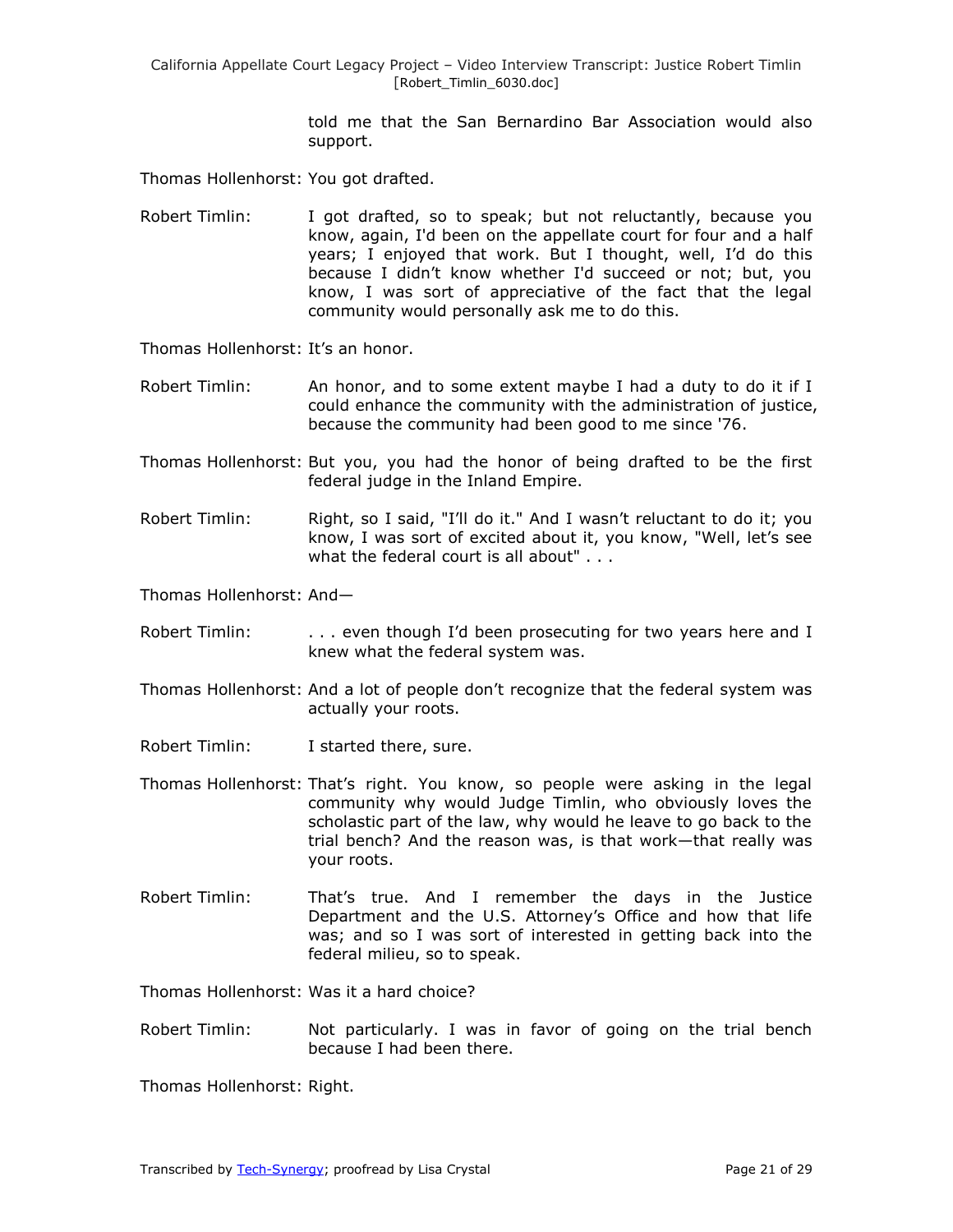Robert Timlin: So I said, "Sure, I'll try it."

Thomas Hollenhorst: So what do you remember about the federal selection process compared to the state selection process?

Robert Timlin: *[Laughing]* The federal process was much more paper-oriented in the sense you had to fill out forms and brew up everything and verify. There were piles of paper you sent in. You had to fill out forms for the Judiciary Committee, the FBI, or the . . . well, the Senate Judiciary Committee or the Department of Justice. Each one had a form requiring specific documentation; tremendous, everything you had to go through going back almost to your childhood.

Thomas Hollenhorst: Wow. So you found it very—

Robert Timlin: Very time-consuming and burdensome. And then of course, you had to bus in one of the senators at that time.

Thomas Hollenhorst: Right.

Robert Timlin: And Senator Feinstein became my mentor, so to speak; my sponsor, I guess would be the more appropriate word. So she's the one that spoke for me and recommended me. Then you go through the process of waiting and waiting.

Thomas Hollenhorst: Right. And in your case, it was almost a year?

Robert Timlin: At least a year.

Thomas Hollenhorst: At least a year. And do you—

Robert Timlin: I was filling one of the four newly created positions; and the court here was screening for, you know, nominees, because they were really getting a backlog here.

Thomas Hollenhorst: Right. That was President Clinton's term.

Robert Timlin: Right.

Thomas Hollenhorst: And not a particularly hostile Senate they were confirming—

Robert Timlin: No, no problem. At that stage we didn't have what we're experiencing today in the confirmation process.

Thomas Hollenhorst: Right.

Robert Timlin: And I was considered not a controversial, sponsored by the two legal communities, San Bernardino and Riverside.

## (00:35:03)

Thomas Hollenhorst: Right, and a senior, respected U.S. senator.

Robert Timlin: Right, so it was just a matter of waiting and waiting and waiting.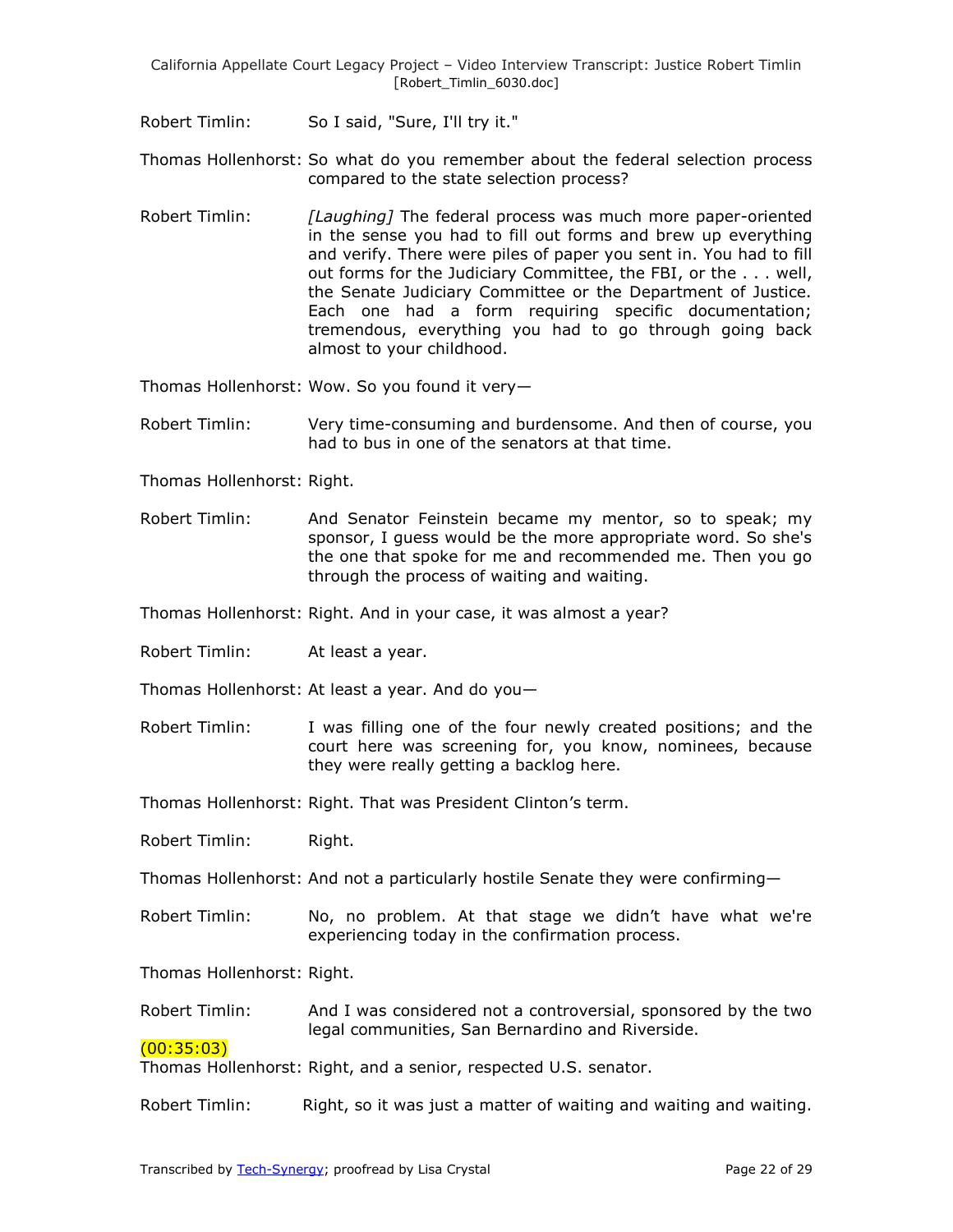Thomas Hollenhorst: Right.

- Robert Timlin: And then we went through the process and had go back to D.C. and be interviewed by the . . . we had to be recommended by the Senate Judiciary Committee to the full Senate.
- Thomas Hollenhorst: Right. Do you remember the confirmation hearing before the Senate Judiciary Committee?
- Robert Timlin: I do.
- Thomas Hollenhorst: Something you'll never forget?
- Robert Timlin: Yeah, there was only one senator . . . well, there were two senators, Senator DeConcini and Senator Feinstein. She was a member of the Judiciary Committee, as well as DeConcini from Arizona?

Thomas Hollenhorst: Right.

Robert Timlin: And they were the only senators that appeared. There were about four or five nominees there. DeConcini was interested in one nominee, Judge Hawkins, who was on the Ninth Circuit Court of Appeals, and he had been nominated for that position. So Senator Feinstein was chairing it, I think; so in deference to him, she called Judge Hawkins before, and DeConcini said real nice things about . . . they're both from Arizona.

Thomas Hollenhorst: Uh-huh.

Robert Timlin: Hawkins was a U.S. Attorney there for a while. And asked a few questions, and Hawkins retired, as well as DeConcini. *[laughing]*

Thomas Hollenhorst: So you were left with your sponsor.

Robert Timlin: Yes. *[laughing]*

Thomas Hollenhorst: So was there any dissent? *[laughing]*

- Robert Timlin: No dissent. And she asked me some interesting questions; but we had been what they call vetted by the Department of Justice attorneys in Janet Reno's office as to what type of questions might be asked. We were sent before the hearing, before the committee, transcripts of prior hearings. So we had an idea generally of what the questions might be. There were only about three or four questions, I think, and that was it.
- Thomas Hollenhorst: After you were confirmed and after you started, any regrets of leaving the appellate court and going onto the federal trial bench?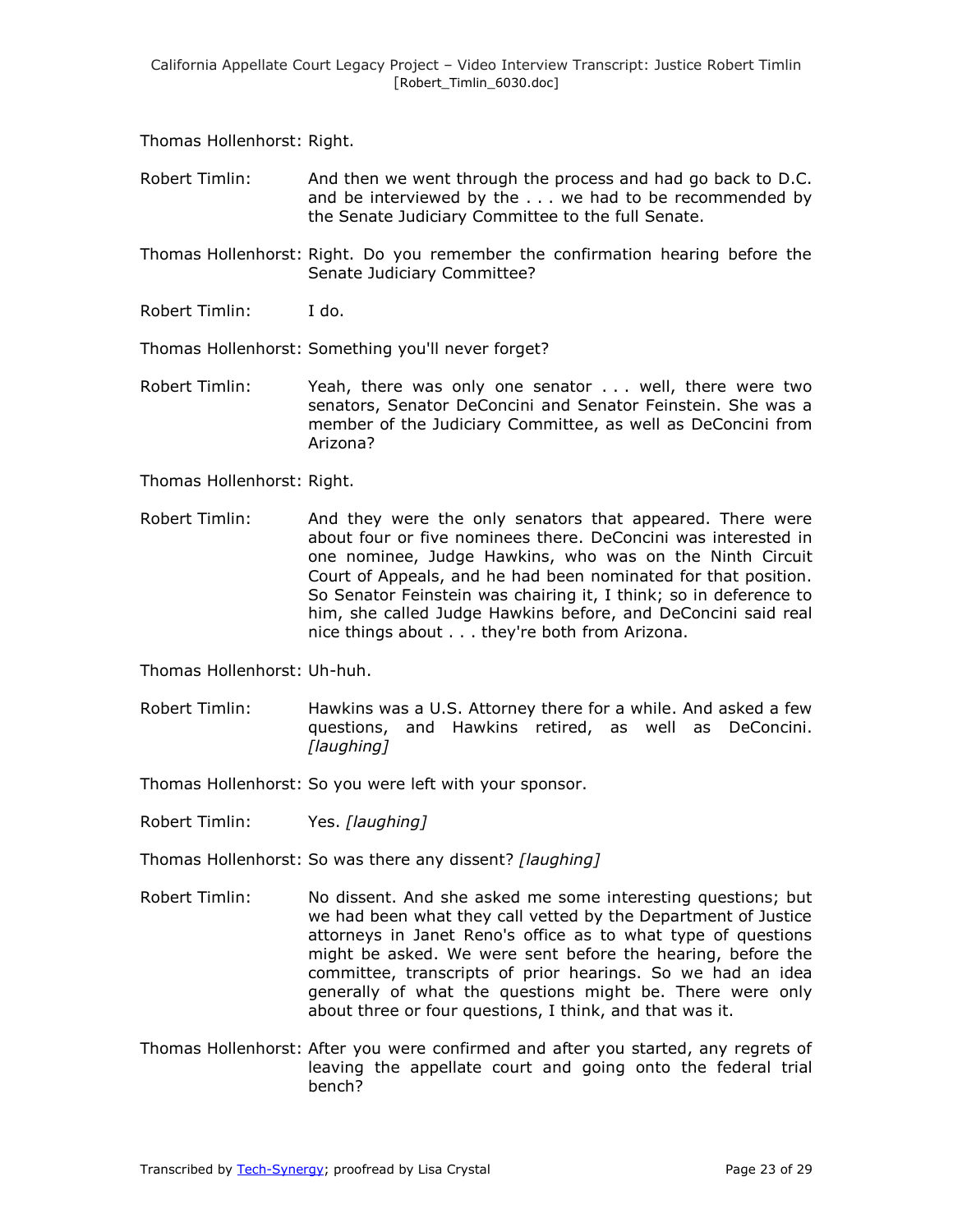Robert Timlin: No, not really.

Thomas Hollenhorst: Did you enjoy working—

- Robert Timlin: In the appellate work, I enjoy, you know, the research and the writing and all, and all that is here in spades, so to speak, in the law and motion work that we get at the federal court. I was doing the same type of work.
- Thomas Hollenhorst: I think that there were a number of judges who were reluctant to apply for the federal bench after they had a lot of time in as state judges because of a then-existing provision that you couldn't draw a state retirement if you went onto the federal bench. As I recall, you were kind of the Norma Rae of the judicial labor union that took that on.
- Robert Timlin: I challenged the constitutionality of that section. I'd heard about it when I was on the state bench at one of the California judges' meetings where they have an annual meeting and they have a lot of topics for discussion.
- Thomas Hollenhorst: Right.
- Robert Timlin: And Judge Lu . . . Lui, not Judge Lu; Elwood Lui?
- Thomas Hollenhorst: Elwood Lui.
- Robert Timlin: Yeah, he was a judge at one time when I was in practice.
- Thomas Hollenhorst: Right.
- Robert Timlin: As a matter of fact, his son is now an assistant U.S. attorney here.
- Thomas Hollenhorst: Yeah.
- Robert Timlin: And he was very well respected at that time, he was a CPA.
- Thomas Hollenhorst: Right.
- Robert Timlin: And he was talking about retirement benefits, and he commented on that section in passing. And at that time, you know, I had no idea I was going on the federal bench, and I remember it just hit me between the eyes: what is the purpose behind that section? Where'd that come from? It was just totally unfair.

The section was, as you know, that if you left the state bench and took a lucrative position with the federal government, which we'd presume would be a federal judgeship, you would not be entitled to your retirement that you'd been paying into . . .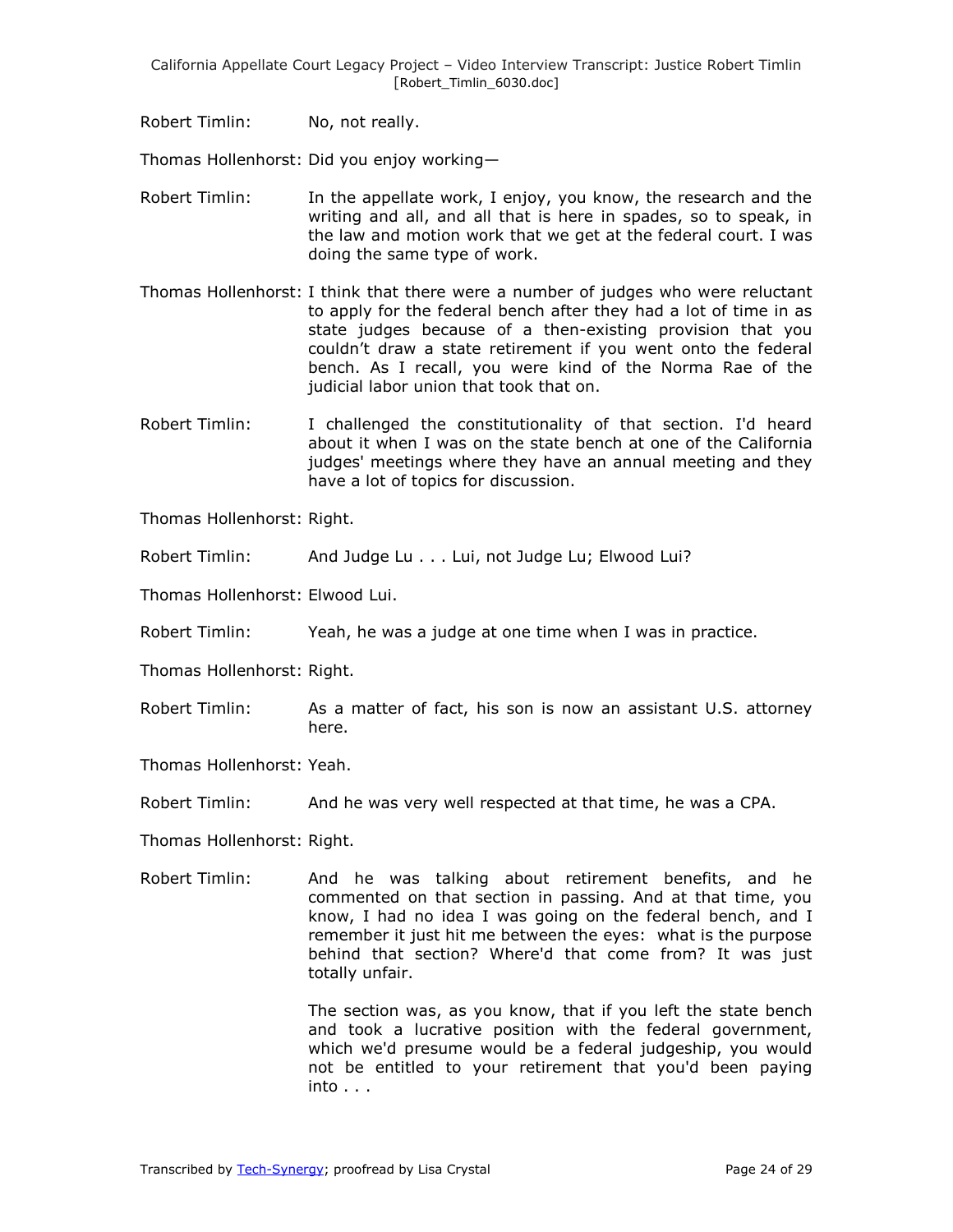Thomas Hollenhorst: Uh-huh.

Robert Timlin: ... for years and years and years. And in my case it was 16 and a half years, I believe. And I didn't know what the hell the public purpose was. What was the public policy behind that section? I thought it was just totally unfair.

> So I decided to challenge it, because I was told . . . you know, I checked with the state retirement people and they said, "No, that law is in effect and . . ."

- Thomas Hollenhorst: So you'd get your money back, but you wouldn't get a retirement.
- Robert Timlin: Yeah, you could get your deposits back, right.

Thomas Hollenhorst: But you wouldn't actually get a pension.

- Robert Timlin: Right.
- Thomas Hollenhorst: So you took them on.
- Robert Timlin: Well, I took that section on, and I had a very good . . . Gilbert Gaynor was the attorney, and he used to work for the DCA. He was a constitutional lawyer. I don't know whether you knew Gilbert or not.

Thomas Hollenhorst: Just by reputation.

Robert Timlin: And he did an excellent job. And we challenged it on constitutional grounds, primarily equal protection law.

Thomas Hollenhorst: Uh-huh.

Robert Timlin: And Judge Coughenour, C-O-U-G-H-E-N-O-R, from the State, the District of Washington, State of Washington, heard the case because all the judges down here disqualified themselves.

## $(00:40:09)$

Thomas Hollenhorst: Uh-huh.

- Robert Timlin: He ruled that it was unconstitutional, so I could draw—
- Thomas Hollenhorst: And it's never been challenged since?
- Robert Timlin: No, we didn't appeal it. I mean . . .

Thomas Hollenhorst: Well, they didn't.

Robert Timlin: . . . . . they didn't appeal it.

Thomas Hollenhorst: The State didn't appeal it.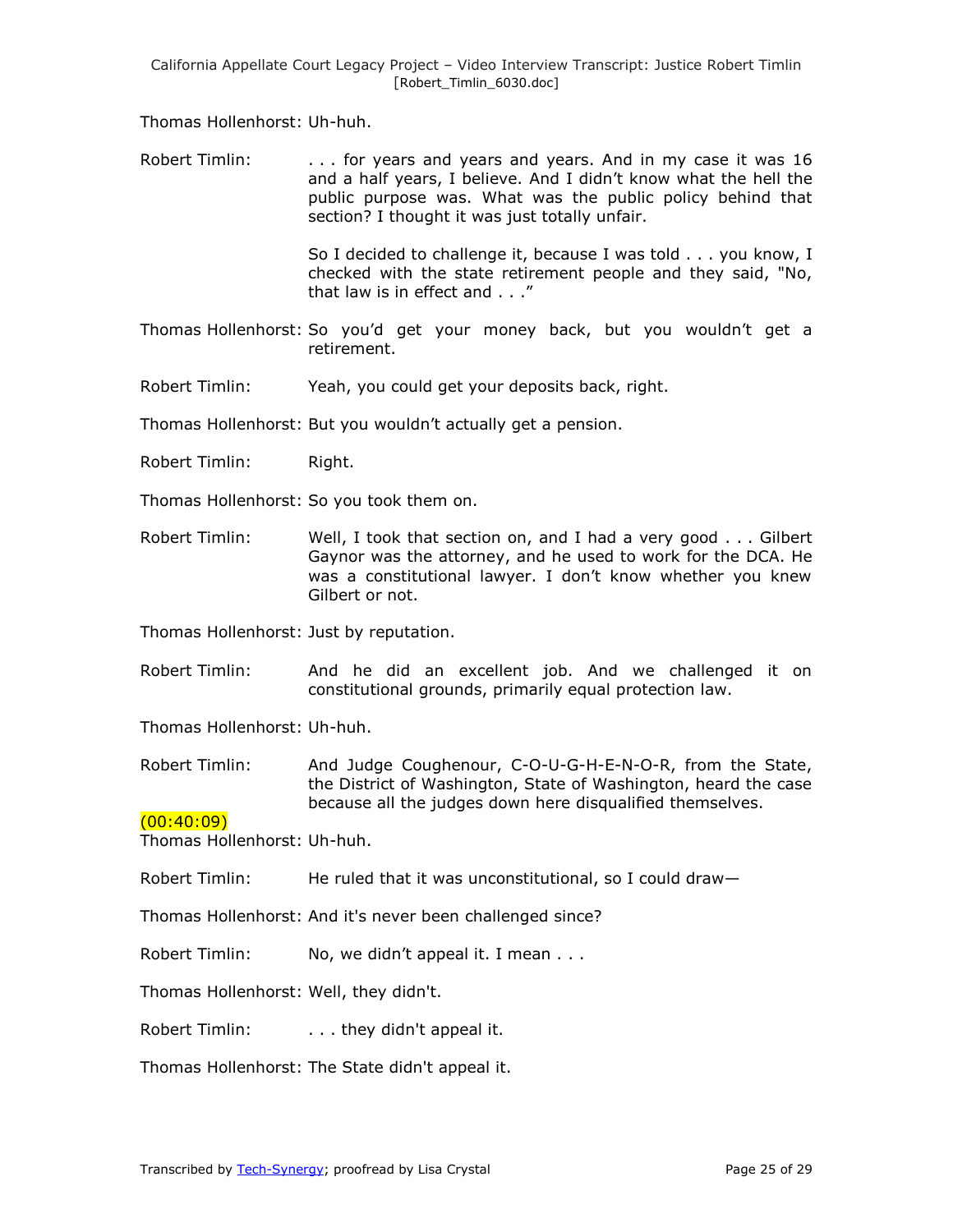Robert Timlin: We could have gone for attorney's fees if we wanted to. It was a 1983 act's action.

Thomas Hollenhorst: Right.

- Robert Timlin: And I decided to talk to my wife about it and we decided we wouldn't go for the attorney's fees; and in exchange for that, they decided they wouldn't appeal it, the State wouldn't.
- Thomas Hollenhorst: So it's basically the law right now as I understand it, and anybody who goes up from the state bench to the federal bench gets their state retirement.
- Robert Timlin: The State of California judiciary retirement system is adhering to that, except for that opinion.
- Thomas Hollenhorst: Right. So for judges who go from the state system to the federal system, they ought to think about Judge Timlin and the kinds of—
- Robert Timlin: Oh, I get calls from them all the time.
- Thomas Hollenhorst: Yeah. *[laughing]*
- Robert Timlin: Dave Carter, remember Dave?

Thomas Hollenhorst: Sure.

Robert Timlin: He's now taking advantage of that.

Thomas Hollenhorst: Yeah.

- Robert Timlin: Do you know Judge Miller, Jerry Miller, in San Diego?
- Thomas Hollenhorst: Yes, in San Diego.

Robert Timlin: Yeah.

Thomas Hollenhorst: Well, Dave Carter and I were appointed the same day.

Robert Timlin: Oh, really?

Thomas Hollenhorst: Yeah, to the municipal court.

Robert Timlin: Municipal court?

Thomas Hollenhorst: In 1981, uh-huh.

Robert Timlin: He's doing a heck of a job down in San Ana.

Thomas Hollenhorst: Yeah, he's one of my judicial heroes.

Robert Timlin: Yeah.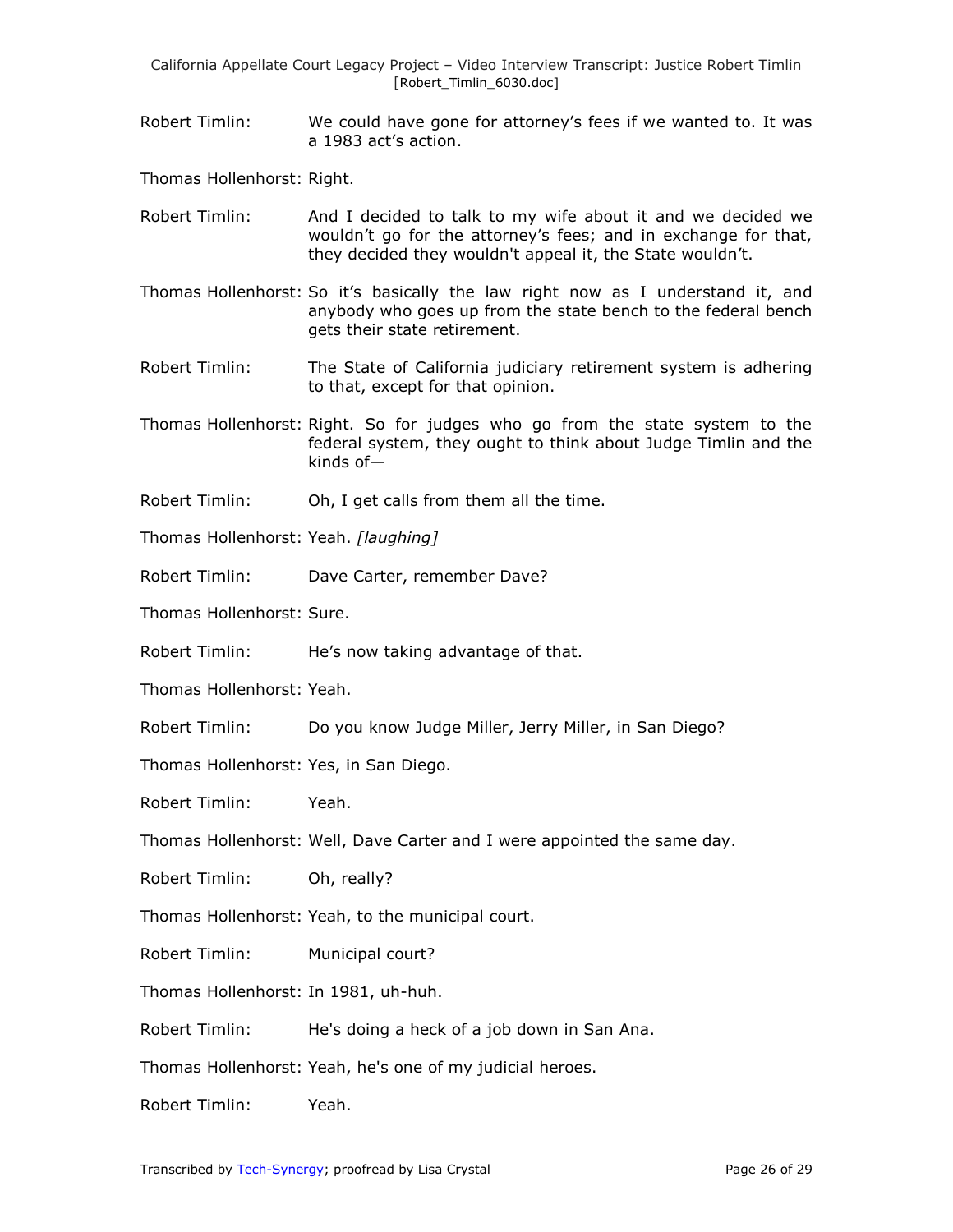- Thomas Hollenhorst: I'd like to ask you maybe a question that you haven't heard before. And I think being somebody who has known you for a long time, you know, if there's such a thing as hero worship, you're one of my heroes in the business.
- Robert Timlin: Oh, really?

Thomas Hollenhorst: Yeah.

- Robert Timlin: Well, thank you.
- Thomas Hollenhorst: You're known as a judge who's very thoughtful and very courteous and has an air of judicial deportment about him that is second to none. Where does that come from? Is that just you, or is that learned behavior?
- Robert Timlin: I don't know, Tom. I like people. I think they ought to be treated decently. And when people come into court—and these are nonlawyers; these are the litigants themselves—they're entitled to deference, respect, and understanding that they're in a stressful situation. They've never been there before, most of them; don't want to be there and never wanted to be there.

So you've got to be decent and nice to them, and you've got to treat lawyers in the same manner, really. They're working very hard for their clients and other clients, and they're under a lot of stress, too. So you have to be respectful of them and listen to them.

- Thomas Hollenhorst: Who were your judicial heroes? Who did you look up to as a lawyer in the business?
- Robert Timlin: Oh, as a lawyer, as opposed to a judge?

Thomas Hollenhorst: Yeah. Who did you seek to emulate?

Robert Timlin: As a lawyer.

Thomas Hollenhorst: As a lawyer, I mean, which judges did you seek to emulate?

Robert Timlin: Oh, I see. As a lawyer, which judges would I say if I took the bench, I would like to be like that judge.

Thomas Hollenhorst: Right.

Robert Timlin: Well, one that comes to the fore right away is Judge Gabbert.

- Thomas Hollenhorst: And of course, he was one of . . . I guess he would be the John Wooden of judges in Riverside County.
- Robert Timlin: Very thoughtful, very intelligent, and a nice demeanor and worked very hard and a true gentleman; yeah, John Gabbert.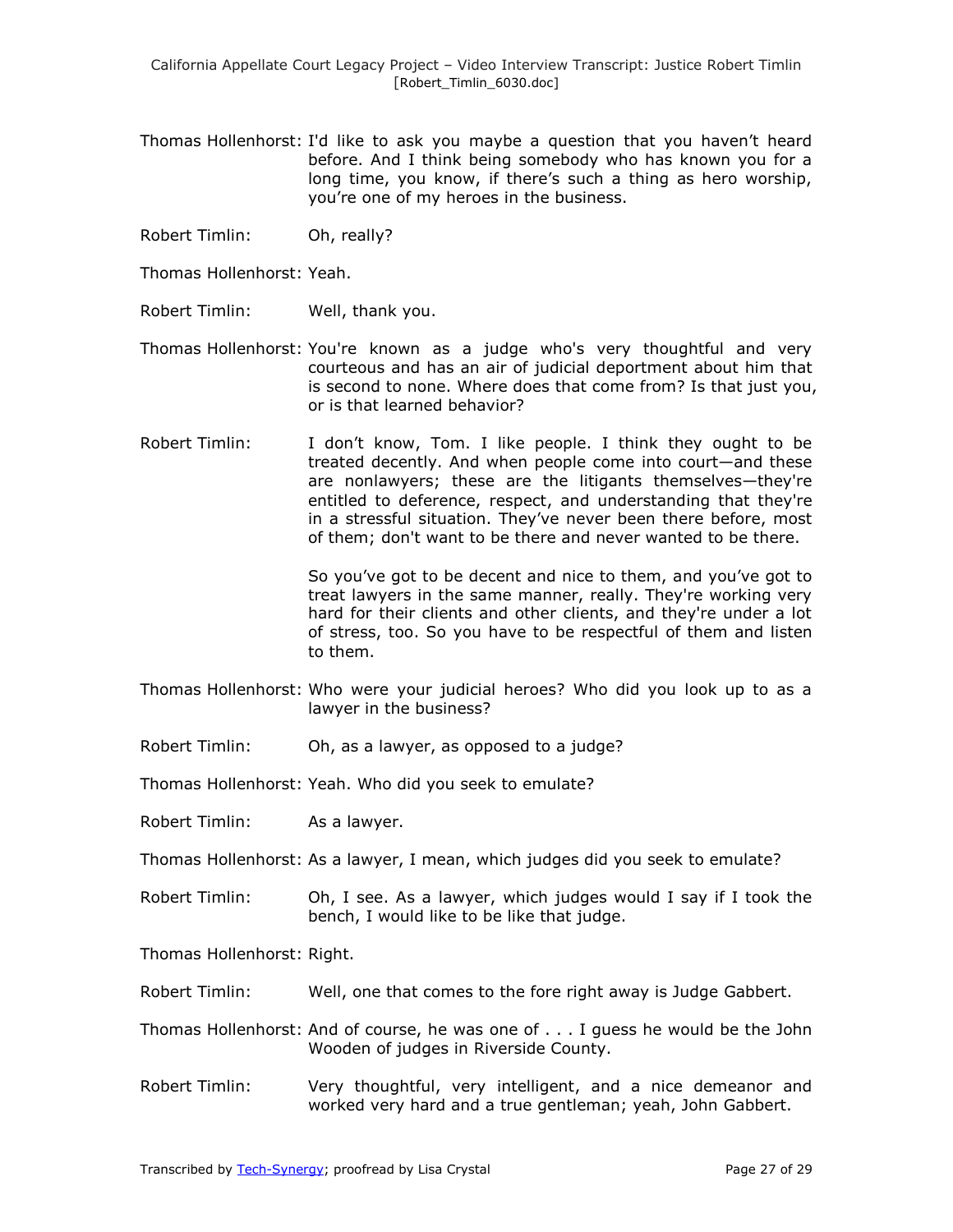Thomas Hollenhorst: In every sense of the word.

Robert Timlin: Yeah.

Thomas Hollenhorst: Yeah. Anybody else?

Robert Timlin: I'm just thinking. On the federal bench . . . you know, a fellow I prosecuted a number of cases in front of was Judge Irving Hill. He'd just come on the bench when I was in the U.S. Attorney's Office. And I respected him because he's very intelligent, he ran a tight ship; but he would give you an opportunity to present your case. And if he would intend to criticize you, positive criticism . . .

Thomas Hollenhorst: Uh-huh.

- Robert Timlin: . . . . he wouldn't do it in front of everybody else and embarrass you. He'd wait for the break and then call you up to the bench, sometimes call you into his chambers; positive criticism, constructive criticism. So Irving Hill and Judge Gabbert come to mind right away.
- Thomas Hollenhorst: If you were to speak to a group of lawyers whose careers were just getting started, what advice would you give them in terms of developing their careers?
- Robert Timlin: Well, it would depend upon whether you're going to be in transactions or litigators, I guess.
- Thomas Hollenhorst: Let's assume that they wanted to maybe even follow a career path onto the bench. What would you say as far as the career development?

## $(00:45:02)$

Robert Timlin: And they would be going into private practice, as opposed to government practice?

Thomas Hollenhorst: Either.

Robert Timlin: Well, those who are interested in going with a law firm and developing from that springboard, I'd say, prepare, prepare, prepare.

> Same with the government attorneys: prepare, prepare, prepare. In other words, always be ready; work hard. Hopefully you'll love what you're doing, so it will be an inducement to work hard. Get to know your community. Join service organizations, bar associations. Become friendly with your colleagues, and don't have a hard-nosed approach with them; otherwise it comes back and it can bite you.

Thomas Hollenhorst: Right.